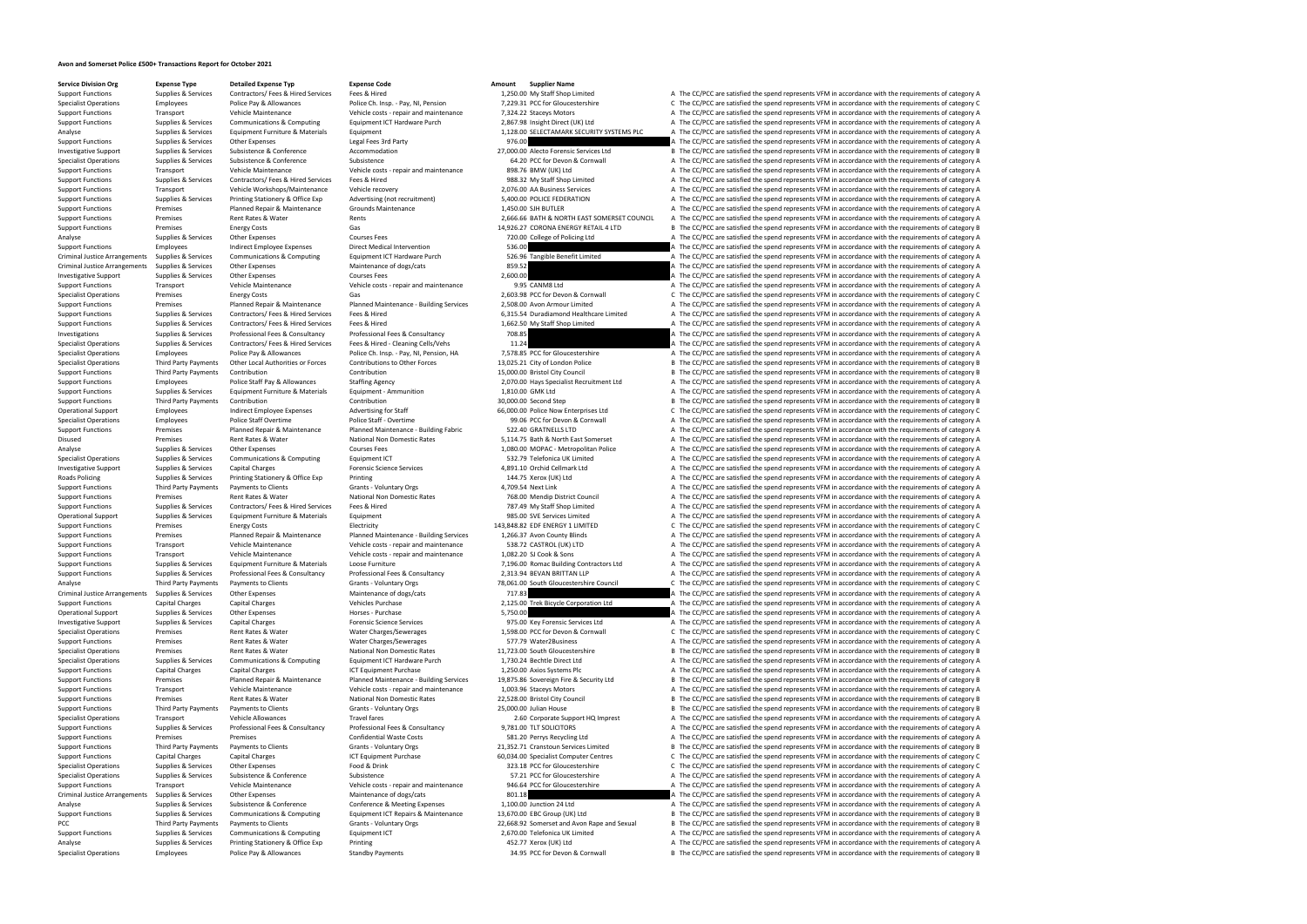Specialist Operations Premises Rent Rates & Water National Non Domestic Rates 41,162.00 PCC for Devon & Cornwall C The CC/PCC are satisfied the spend represents VFM in accordance with the requirements of category C

Analyse Capital Financing External Interest Debt Charges - Interest Debt Charges - Interest 8,902.17 Public Works Loan Board A The CC/PCC are satisfied the spend represents VFM in accordance with the requirements of catego Disused Premises Energy Costs Energy Costs Gas Gas Gas Gas 616.90 Scottish Power A The CC/PCC are satisfied the spend represents VFM in accordance with the requirements of category A Criminal Justice Arrangements Supplies Criminal Justice Arrangements Supplies & Services Other Expenses Maintenance of dogs/cats Maintenance of dogs/cats 823.14 A The CC/PCC are satisfied the spend represents VFM in accordance with the requirements of category Support Functions Employees Police Overtime Police PC - Overtime Police PC - Overtime 10,579.76 PCC for Wiltshire B The CC/PCC are satisfied the spend represents VFM in accordance with the requirements of category B Support Functions Transport Vehicle Maintenance Vehicle costs - commissioning 1,580.10 Vehicle Livery Solutions Ltd A The CC/PCC are satisfied the spend represents VFM in accordance with the requirements of category A Support Functions Supplies & Services Equipment Furniture & Materials Equipment Equipment Equipment Equipment Equipment Equipment Equipment Equipment -749.98 Screwfix Direct Ltd t/as Trade UK A The CC/PCC are satisfied the Support Functions Premises Planned Repair & Maintenance Repairs & Maint General 770.45 Cleankill Environmental Services Lt A The CC/PCC are satisfied the spend represents VFM in accordance with the requirements of category Expenses Supplies & Services Other Expenses Courses Fees Courses Fees Courses Fees Supplies A The CC/PCC are satisfied the spend represents VFM in accordance with the requirements of category A Transport Vehicle Allowance Specialist Operations Transport Vehicle Allowances Vehicle mileage allowance Vehicle mileage allowance Vehicle mileage allowance 400.50 PCC for Gloucestershire A The CC/PCC are satisfied the spend represents VFM in accorda Support Functions Supplies & Services Other Expenses Courses Fees Courses Fees Courses Fees Pees Pees A The COURS COURS A The CC/PCC are satisfied the spend represents VFM in accordance with the requirements of category A Supplies & Services Contractors/Fees & Hired Services Fees & Hired - Cleaning Cells/Vehs 787.50 Sodexo Limited<br>Supplies & Services Equipment Furniture & Materials Equipment Equipment 10 946.70 SOLON SECURITY LTD A The CC/P Local Policing Supplies & Services Equipment Furniture & Materials Equipment 946.70 SOLON SECURITY LTD A The CC/PCC are satisfied the spend represents VFM in accordance with the requirements of category A Support Functions Supplies & Services Equipment Furniture & Materials Equipment 12,124.20 Blue Light Partnership B The CC/PCC are satisfied the spend represents VFM in accordance with the requirements of category B Support Functions Premises Rent Rates & Water National Non Domestic Rates 12,646.00 South Somerset District Council B The CC/PCC are satisfied the spend represents VFM in accordance with the requirements of category B Investigations Supplies & Services Other Expenses Courses Fees Courses Fees Courses Fees and Courses Fees 956.00 TAVCOM LTD A The CC/PCC are satisfied the spend represents VFM in accordance with the requirements of categor Support Functions Transport Vehicle Allowances Vehicle Allowance Vehicle mileage allowance 3.92 PCC for Wiltshire B The CC/PCC are satisfied the spend represents VFM in accordance with the requirements of category B Suppor Support Functions Supplies & Services Communications & Computing Equipment ICT Repairs & Maintenance 7,425.00 Cohort Software Ltd A The CC/PCC are satisfied the spend represents VFM in accordance with the requirements of c Support Functions Supplies & Services Equipment Furniture & Materials Loose Furniture Loose Furniture and Expendi<br>Support Functions Support Functions of the requirements of category A The CC/PCC are satisfied the spend rep Support Functions Premises Rent Rates & Water Water Charges/Sewerages 797.45 Water2Business A The CC/PCC are satisfied the spend represents VFM in accordance with the requirements of category A Support Functions Termises Premises Unplanned Repair & Maintenance Reactive Maintenance - Building Services 1.529.92 Sovereign Fire & Security Ltd A The CC/PCC are satisfied the spend represents VFM in accordance with the Specialist Operations Premises Rent Rates & Water Rents 12,733.00 Bristol Airport B The CC/PCC are satisfied the spend represents VFM in accordance with the requirements of category B Support Functions Premises Premises Rent Rates & Water National Non Domestic Rates and Domestic Rates 836.00 South Gloucestershire A The CC/PCC are satisfied the spend represents VFM in accordance with the requirements of Support Functions Premises Rent Rates & Water Rents Rents Rents Rents 2,666.66 BATH & NORTH EAST SOMERSET COUNCIL A The CC/PCC are satisfied the spend represents VFM in accordance with the requirements of category A Support Functions Supplies & Services Insurance Supplies Insurance General Insurance General Insurance General Taunton Council A The CC/PCC are satisfied the spend represents VFM in accordance with the requirements of cate Support Functions Supplies & Services Other Expenses Legal Costs & Services Legal Costs & Services Cegal Costs & Services Support Functional Limited A The CC/PCC are satisfied the spend represents VFM in accordance with th A The CC/PCC are satisfied the spend represents VFM in accordance with the requirements of category A Support Functions Premises Cleaning & Domestic Supplies Cleaning Charges Cleaning Charges Cleaning Charges Cleaning Charges and the 202.08 Sodexo Limited B The CC/PCC are satisfied the spend represents VFM in accordance wi Support Functions Employees Police Staff Pay & Allowances Police Staff - Pay, NI, Pension 11,904.57 PCC for Gloucestershire C The CC/PCC are satisfied the spend represents VFM in accordance with the requirements of categor Support Eugene Transport Transport Centre Ophicle Maintenance Webicle costs - repair and maintenance 1030.00 DIFSEL INIECTION SPECIALISTS A The CC/PCC are satisfied the spend represents VEM in accordance with the requireme Local Policing Premises Cleaning & Domestic Supplies Cleaning Charges Cleaning Charges A The CARGES A The CCARGES A The CCARGES A The CCARGES A The CCARGES A The CCARGES A The CCARGES ARGES ARGES AND A The COLOGE LOCARGES Support Functions Supplies & Services Other Expenses Courses Fees Courses Fees 600.00 Zoe Lodrick Ltd A The CC/PCC are satisfied the spend represents VFM in accordance with the requirements of category A Support Functions Capital Charges Capital Charges ICT Equipment Purchase 9,100.00 Softcat Limited A The CC/PCC are satisfied the spend represents VFM in accordance with the requirements of category A Support Functions Supplies & Services Professional Fees & Consultancy Professional Fees & Consultancy Professional Fees & Consultancy Professional Fees & Consultancy Professional Fees & Consultancy 14,492.00 Cue Media Limi Support Functions Transport Vehicle Maintenance Vehicle Costs - repair and maintenance 751.59 Westerly Bridgwater A The CC/PCC are satisfied the spend represents VFM in accordance with the requirements of category A Invest Investigations Supplies & Services Subsistence Subsistence Conference Conference Conference Conference Conference Conference Conference Conference Conference Conference Conference Conference Conference Conference Conferenc Criminal Justice Arrangements Supplies & Services Medical Fees Medical Fees Doctors - call out fees Doctors - call out fees Network Criminal Justice Arrangements of category A Analyse Transport Vehicle Allowances Travel fares Travel fares 3,937.50 Sodexo Limited A The CC/PCC are satisfied the spend represents VFM in accordance with the requirements of category A Specialist Operations Employees Police Pay & Allowances Police Sergeant - Pay, NI, Pension 4,632.25 PCC for Dorset A The CC/PCC are satisfied the spend represents VFM in accordance with the requirements of category A The C Specialist Operations Employees Police Pay & Allowances Police PC - Pay, NI, Pension 5,151.57 PCC for Wiltshire A The CC/PCC are satisfied the spend represents VFM in accordance with the requirements of category A The CC/P Support Functions Capital Charges Capital Charges Capital Charges ICT Equipment Purchase 1CT Equipment Purchase 2,250.00 A The CC/PCC are satisfied the spend represents VFM in accordance with the requirements of category B Support Functions Premises Rent Rates & Water Rents Rents Rents Rents 21,000.00 Somerset West and Taunton Council B The CC/PCC are satisfied the spend represents VFM in accordance with the requirements of category B Support Functions Premises Rent Rates & Water Rents Rents Rents Rents 2,160.00 SOMERSET COUNTY COUNCIL A The CC/PCC are satisfied the spend represents VFM in accordance with the requirements of category A Support Functions Transport Support Transport Vehicle Maintenance Vehicle Costs - commissioning 1,140.00 Pure Plastics Ltd A The CC/PCC are satisfied the spend represents VFM in accordance with the requirements of category Support Functions Termises Premises Unplanned Repair & Maintenance Reactive Maintenance - Building Services 7,748.00 Jackson Lift Services Ltd A The CC/PCC are satisfied the spend represents VFM in accordance with the requ Specialist Operations Supplies & Services Contractors/ Fees & Hired Services Fees & Hired 50.00 PCC for Devon & Cornwall B The CC/PCC are satisfied the spend represents VFM in accordance with the requirements of category B Specialist Operations Supplies & Services Communications & Computing Telephone Calls 2.639.47 BRITISH TELECOMMUNICATIONS PLC A The CC/PCC are satisfied the spend represents VFM in accordance with the requirements of catego Analyse Transport Vehicle Allowances Travel fares Travel fares 8,076.01 A The CC/PCC are satisfied the spend represents VFM in accordance with the requirements of category A Analyse Supplies & Services Equipment Furniture & Materials Equipment Equipment 1,256.67 Colena Ltd t/a Heliguy A The CC/PCC are satisfied the spend represents VFM in accordance with the requirements of category A Support Functions Premises Rent Rates & Water National Non Domestic Rates 2,035.00 Somerset West and Taunton Council A The CC/PCC are satisfied the spend represents VFM in accordance with the requirements of category A Spe Specialist Operations Employees Employees Police Pay & Allowances Police Inspector - Pay, NI, Pension 6,615.93 PCC for Devon & Cornwall B The CC/PCC are satisfied the spend represents VFM in accordance with the requirement A The CC/PCC are satisfied the spend represents VFM in accordance with the requirements of category A Support Functions Premises Planned Repair & Maintenance Planned Maintenance - Building Fabric 595.00 G & L Consultancy Ltd A The CC/PCC are satisfied the spend represents VFM in accordance with the requirements of category Criminal Justice Arrangements Supplies & Services Professional Fees & Consultancy Professional Fees & Consultancy Professional Fees & Consultancy Professional Fees & Consultancy 18.523.13 IBM (United Kingdom) Ltd B The CC/ Support Functions Supplies & Services Communications & Computing Equipment ICT 566.19 UK Telematics A The CC/PCC are satisfied the spend represents VFM in accordance with the requirements of category A Support Functions Transport Vehicle Maintenance Vehicle costs - repair and maintenance 655.20 BMW (UK) Ltd A The CC/PCC are satisfied the spend represents VFM in accordance with the requirements of category A The CC/PCC ar Supplies & Services Communications & Computing Equipment ICT 1,584.00 Telefonica UK Limited A The CC/PCC are satisfied the spend represents VFM in accordance with the requirements of category A Support Functions Premises Rent Rates & Water Mater Water Charges/Sewerages 1,155.37 Water2Business A The CC/PCC are satisfied the spend represents VFM in accordance with the requirements of category A Support Functions Supplies & Services Other Expenses Legal Costs & Services 816.67 A The CC/PCC are satisfied the spend represents VFM in accordance with the requirements of category A Support Functions Capital Charges Capital Charges Capital Charges Additions:Non Enhancing Fees 1,056.22 Ridge & Partners LLP A The CC/PCC are satisfied the spend represents VFM in accordance with the requirements of catego Support Functions Transport Vehicle Maintenance Vehicle costs - tyres and tubes 540.00 CABOT TYRE SERVICE LTD A The CC/PCC are satisfied the spend represents VFM in accordance with the requirements of category A Support Fu Support Functions Supplies & Services Contractors/ Fees & Hired Services Fees & Hired Services Fees & Hired 1,199.17 My Staff Shop Limited A The CC/PCC are satisfied the spend represents VFM in accordance with the requirem Support Functions Transport Vehicle Maintenance Vehicle costs - tyres and tubes 784.00 GOODYEAR TYRES UK LTD A The CC/PCC are satisfied the spend represents VFM in accordance with the requirements of category A Support Functions Premises Energy Costs Electricity Electricity Electricity Electricity Electricity 14,418.38 EDF ENERGY 1 LIMITED B The CC/PCC are satisfied the spend represents VFM in accordance with the requirements of Support Functions Capital Charges Capital Charges Additions:Non Enhancing Fees 2,306.50 Kendall Kingscott Ltd A The CC/PCC are satisfied the spend represents VFM in accordance with the requirements of category A The COPCC Support Functions Premises Rent Rates Rent Rates National Non Domestic Rates 1,509.00 Sedgemoor District Council A The CC/PCC are satisfied the spend represents VFM in accordance with the requirements of category A The CC/ Support Functions Termises Premises Unplanned Repair & Maintenance Reactive Maintenance - Building Services 1,625.00 SVE Services Limited A The CC/PCC are satisfied the spend represents VFM in accordance with the requireme Operational Support Supplies & Services Equipment Furniture & Materials Equipment Equipment Support SAS COMPONENTS LTD A The CC/PCC are satisfied the spend represents VFM in accordance with the requirements of category A Operational Support Supplies & Services Equipment Furniture & Materials Equipment Operational Revises and the Services Equipment Operational Non Domestic Rates of 2,816.00 Law Enforcement International Ltd A The CC/PCC are Support Functions Premises Rent Rates & Water National Non Domestic Rates 2,816.00 North Somerset Council A The CC/PCC are satisfied the spend represents VFM in accordance with the requirements of category A Specialist Operations Transport Specialist Operations and Vehicle Allowances Vehicle mileage allowance Vehicle mileage allowance S80.05 PCC for Gloucestershire C The CC/PCC are satisfied the spend represents VFM in accorda Support Functions Supplies & Services Communications & Computing Equipment ICT 2,055.06 UK Telematics A The CC/PCC are satisfied the spend represents VFM in accordance with the requirements of category A Investigative Support Supplies & Services Capital Charges Forensic Science Services 12,135.05 Orchid Cellmark Ltd B The CC/PCC are satisfied the spend represents VFM in accordance with the requirements of category B Support Functions Premises Planned Repair & Maintenance Planned Maintenance - Building Services 1,159.54 Kingsmead of Bath A The CC/PCC are satisfied the spend represents VFM in accordance with the requirements of category Support Functions Supplies & Services Communications & Computing Equipment ICT Hardware Purch 1,400.00 A The CC/PCC are satisfied the spend represents VFM in accordance with the requirements of category A The CC/PCC are sa Support Functions Supplies & Services Professional Fees & Consultancy Professional Fees & Consultancy Professional Fees & Consultancy Professional Fees & Consultancy 739.80 Red Earth Consultancy A The CC/PCC are satisfied Support Function Employees And The Companisor of the Support Function Category A The Companisor of the Support Companisor of the Support Function Companisor of category A The CC/PCC are satisfied the spend represents VFM i Support Functions Premises Energy Costs Electricity Electricity Electricity Electricity 1,569.68 EDF ENERGY 1 LIMITED A The CC/PCC are satisfied the spend represents VFM in accordance with the requirements of category A Su Support Functions Capital Charges Capital Charges Vehicle Conversions Vehicle Conversions 7,400.00 RAMAR A The CC/PCC are satisfied the spend represents VFM in accordance with the requirements of category A The CC/PC are s Support Functions Capital Charges Capital Charges Additions:Non Enhancing Fees 860.00 Atkins Ltd A The CC/PCC are satisfied the spend represents VFM in accordance with the requirements of category A Support Functions Supplies & Services Contractors/ Fees & Hired Services Fees & Hired 1,249.17 My Staff Shop Limited A The CC/PCC are satisfied the spend represents VFM in accordance with the requirements of category A The Supplies & Services Communications & Computing Equipment ICT Repairs & Maintenance 793.00 Axess International Ltd Ame CC/PCC are satisfied the spend represents VFM in accordance with the requirements of category A Specialist Operations Employees Police Overtime Police PC - Overtime Police PC - Overtime 745.30 PCC for Gloucestershire A The CC/PCC are satisfied the spend represents VFM in accordance with the requirements of category A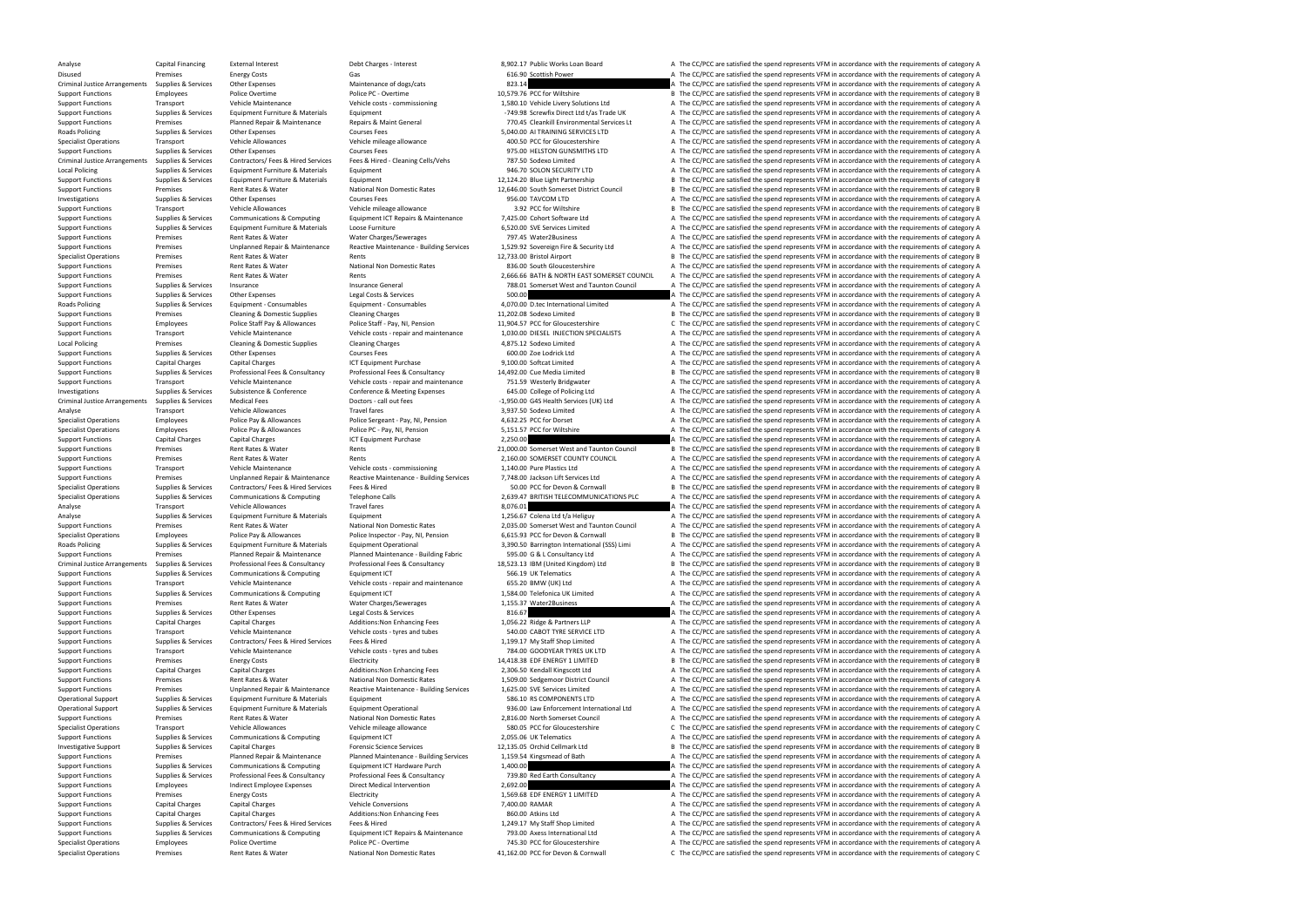Support Functions Premises Planned Repair & Maintenance Security Security 16.316.30 Blue Light Partnership B The CC/PCC are satisfied the spend represents VFM in accordance with the requirements of category B

Investigative Support Supplies & Services Equipment Furniture & Materials Equipment Operational 36,141.31 Bruker UK Limited B The CC/PCC are satisfied the spend represents VFM in accordance with the requirements of categor Support Functions Transport Vehicle Maintenance Vehicle Vehicle costs - repair and maintenance 2,290.68 SJ Cook & Sons A The CC/PCC are satisfied the spend represents VFM in accordance with the requirements of category A T Support Functions Supplies & Services Clothing Uniforms & Laundry Clothing & Uniforms - non-stock 233.12 Outdoor and Cycle Concepts Ltd A The CC/PCC are satisfied the spend represents VFM in accordance with the requirement Specialist Operations Employees Police Pay & Allowances Standby Payments Standby Payments 60.00 PCC for Devon & Cornwall B The CC/PCC are satisfied the spend represents VFM in accordance with the requirements of category B Investigative Support Supplies & Services Capital Charges Forensic Science Services 748.00 SOCOTEC UK Ltd A The CC/PCC are satisfied the spend represents VFM in accordance with the requirements of category A Analyse Capital Financing Minimum Revenue Provision Debt Charges - Principal 8,954.00 Salix Finance Ltd A The CC/PCC are satisfied the spend represents VFM in accordance with the requirements of category A Disused Supplies & Services Other Expenses Visits & Activities Visits and Visits and the Comerset Activity Activity & Sports Partners A The CC/PCC are satisfied the spend represents VFM in accordance with the requirements Supplies & Services Printing Stationery & Office Exp Postage exp Postage 571.76 571.76 A The CC/PCC are satisfied the spend represents VFM in accordance with the requirements of category A Support Functions Employees Police Staff Pay & Allowances Staffing Agency 2,587.50 Hays Specialist Recruitment Ltd A The CC/PCC are satisfied the spend represents VFM in accordance with the requirements of category A Suppo Support Functions Tunnism Premises Dipplanned Repair & Maintenance Reactive Maintenance - Building Fabric 2,165.00 AVON ROAD MARK LTD A The CC/PCC are satisfied the spend represents VFM in accordance with the requirements Support Functions Capital Charges Capital Charges ICT Equipment Purchase 1,604.00 Vodafone A The CC/PCC are satisfied the spend represents VFM in accordance with the requirements of category A Roads Policing Capital Charges Capital Charges Other Plant & Equipment 5,538.00 Cleartone Telecoms Ltd A The CC/PCC are satisfied the spend represents VFM in accordance with the requirements of category A Support Functions Premises Premises Rent Rates Rater National Non Domestic Rates 2,096.00 Mendip District Council A The CC/PCC are satisfied the spend represents VFM in accordance with the requirements of category A The Cr Investigative Support Supplies & Services Medical Fees Medical Fees Pathologists reports Pathologists reports 2,779.71 Dr R J Delaney A The CC/PCC are satisfied the spend represents VFM in accordance with the requirements Support Functions Supplies A Services Control of Category A The CC/PCC are satisfied the spend represents VFM in accordance with the requirements of category A Capital Charges Managements of category Capital Charges Suppli Support Functions Capital Charges Capital Charges Vehicles Purchase Vehicles Purchase 1,775.00 Kevin Parker Horseboxes Ltd C The CC/PCC are satisfied the spend represents VFM in accordance with the requirements of category Support Functions Capital Charges Capital Charges Construction & Conversion Fees 900.00 BUCKLEY-LEWIS PARTNERSHIP LTD A The CC/PCC are satisfied the spend represents VFM in accordance with the requirements of category A Support Functions Transport Vehicle Maintenance Vehicle Costs - repair and maintenance 202.68 Staceys Motors A The CC/PCC are satisfied the spend represents VFM in accordance with the requirements of category A The CC/PC a Operational Support Supplies & Services Other Expenses Dogs - Equipment Dogs - Equipment 966.00 Timberbuild Dog Kennels A The CC/PCC are satisfied the spend represents VFM in accordance with the requirements of category A Support Functions Supplies & Services Contractors/ Fees & Hired Services Fees & Hired - Accreditation 690.80 Pearson Education Ltd A The CC/PCC are satisfied the spend represents VFM in accordance with the requirements of Specialist Operations Employees Police Pay & Allowances Police Inspector - Pay NI. Pension 6.624.21 PCC for Devon & Cornwall Bank CO/PCC are satisfied the spend represents VFM in accordance with the requirements of categor Operational Support Supplies & Services Other Expenses Courses Fees Courses Fees 1,273.00 Interspiro Ltd A The CC/PCC are satisfied the spend represents VFM in accordance with the requirements of category A Support Functions Supplies & Services Professional Fees & Consultancy Professional Fees & Consultancy Professional Fees & Consultancy Professional Fees & Consultancy 720.00 Focus14 Photography A The CC/PCC are satisfied th Support Functions Transport Vehicle Maintenance Vehicle costs - fuel vehicle costs - fuel 4,208.00 Certas Energy UK Ltd A The CC/PCC are satisfied the spend represents VFM in accordance with the requirements of category A Support Functions Supplies & Services Contractors/ Fees & Hired Services Fees & Hired Services Fees & Hired 740.71 Safestore Ltd A The CC/PCC are satisfied the spend represents VFM in accordance with the requirements of ca A The CC/PCC are satisfied the spend represents VFM in accordance with the requirements of category A Analyse Supplies & Services Other Expenses Financial Adjustments Consumables Financial Adjustments on Financial Adjustments 1999 and the COLO COLLEC International Limited and The CC/PCC are satisfied the spend represents V Roads Policing Supplies & Services Equipment - Consumables Equipment - Consumables Equipment - Consumables Bupplies and the Consumational Limited A The CC/PCC are satisfied the spend represents VFM in accordance with the r Support Functions Premises Rent Rates & Water Landlords Service Charge 5,581.00 North Reistol NHS Trust A The CC/PCC are satisfied the spend represents VFM in accordance with the requirements of category A Support Functions Premises Planned Repair & Maintenance Planned Maint - Roof repairs 1,878.33 STQ Vantage Limited A The CC/PCC are satisfied the spend represents VFM in accordance with the requirements of category A Specialist Operations Supplies & Services Subsistence Subsistence Subsistence Subsistence Subsistence Subsistence Subsistence Subsistence Subsistence Subsistence 2007 A The CC/PCC are satisfied the spend represents VFM in Support Functions Premises Unplanned Repair & Maintenance Responsive Maint - Ceilings 518.13 DRA Maintenance Ltd A The CC/PCC are satisfied the spend represents VFM in accordance with the requirements of category A The CON Support Functions Premises Premises Rent Rates & Water Rents Rents Rents Rents Rents 2,666.66 BATH & NORTH EAST SOMERSET COUNCIL A The CC/PCC are satisfied the spend represents VFM in accordance with the requirements of ca Support Functions Supplies & Services Other Expenses Payment of Claims - 3rd Party 1,358.00 A The CC/PCC are satisfied the spend represents VFM in accordance with the requirements of category A The CC/PC are satisfied the Support Functions Supplies & Services Catering Catering Catering Catering Catering Catering Catering Catering Catering Catering Catering Catering Catering a District A The CC/PCC are satisfied the spend represents VFM in a Support Functions Premises Planned Repair & Maintenance Planned Maintenance - Building Fabric 735.00 G & L Consultancy Ltd A The CC/PCC are satisfied the spend represents VFM in accordance with the requirements of category Analyse Capital Financing External Interest Debt Charges - Interest Debt Charges - Interest 29,100.00 Public Works Loan Board B The CC/PCC are satisfied the spend represents VFM in accordance with the requirements of categ Specialist Operations Employees Police Pay & Allowances Police PC - Pay, OT, NI, Pension 28,966.05 PCC for Gloucestershire C The CC/PCC are satisfied the spend represents VFM in accordance with the requirements of category Support Functions Premises Planned Repair & Maintenance Repairs & Maint General 824.70 Boing Rapid Secure Ltd A The CC/PCC are satisfied the spend represents VFM in accordance with the requirements of category A Criminal Justice Arrangements Supplies & Services Medical Fees Medical Pees Doctors-call out fees 161,170.22 G4S Health Services (UK) Ltd CThe CC/PCC are satisfied the spend represents VFM in accordance with the requiremen Support Functions Transport Vehicle Maintenance Vehicle costs - repair and maintenance 625.57 Westerly Bridgwater A The CC/PCC are satisfied the spend represents VFM in accordance with the requirements of category A Specialist Operations Employees Police Pay & Allowances Police PC - Pay, NI, Pension 4,941.32 PCC for Gloucestershire A The CC/PCC are satisfied the spend represents VFM in accordance with the requirements of category A Specialist Operations Supply es Employees Police Pay & Allowances Police Inspector - Pay, NI, Pension 6,740.74 PCC for Devon & Cornwall<br>
1999 Investigative Support Supplies & Services Capital Charges Forensic Science Servi Investigative Support Supplies & Services Capital Charges Capital Charges Provensic Science Services Services<br>
Support Functions Premises Provensies Rent Rates & Water Provensies Rents Rents Rents Rents Rents Rents Rents Support Functions Premises Rent Rates & Water Rents 2,775.00 SOUTH SOMERSET DISTRICT COUNCIL A The CC/PCC are satisfied the spend represents VFM in accordance with the requirements of category A Analyse Supplies & Services Equipment Furniture & Materials Equipment 1,128.00 SELECTAMARK SECURITY SYSTEMS PLC A The CC/PCC are satisfied the spend represents VFM in accordance with the requirements of category A Support Functions Termises Premises Planned Repair & Maintenance Planned Maintenance - Building Fabric 1,289.00 Romac Building Contractors Ltd A The CC/PCC are satisfied the spend represents VFM in accordance with the requ Support Functions Supplies & Services Medical Fees Drugs & Medical Requisites 2,598.40 A The CC/PCC are satisfied the spend represents VFM in accordance with the requirements of category A Support Functions Supplies & Serv Support Functions Supplies & Services Communications & Computing Equipment ICT Repairs & Maintenance 72,352.48 IBM (United Kingdom) Ltd C The CC/PCC are satisfied the spend represents VFM in accordance with the requirement Support Functions Premises Premises Rent Rates Rent Rates National Non Domestic Rates 1,310.00 Bristol City Council A The CC/PCC are satisfied the spend represents VFM in accordance with the requirements of category A Supp Support Functions Supplies & Services Other Expenses Courses Fees Courses Fees 4,076.00 PFOA Training Services Ltd A The CC/PCC are satisfied the spend represents VFM in accordance with the requirements of category A Support Functions Supplies & Services Contractors/ Fees & Hired Services Fees & Hired Fees & Hired 666.67 My Staff Shop Limited A The CC/PCC are satisfied the spend represents VFM in accordance with the requirements of cat Support Functions Premises Pranned Repair & Maintenance Planned Maintenance - Building Fabric 4.845.00 SVE Services Limited A The CC/PCC are satisfied the spend represents VFM in accordance with the requirements of categor Support Functions Supplies & Services Communications & Computing Faulty Functions Equipment ICT Repairs & Maintenance 2.617.00 ProcessFlows LIK Itd A The CC/PCC are satisfied the spend represents VEM in accordance with the Specialist Operations Transport Vehicle Allowances Travel fares Travel fares 29.20 PCC for Gloucestershire C The CC/PCC are satisfied the spend represents VFM in accordance with the requirements of category C Specialist Operations Supplies & Services Subsistence Subsistence Subsistence Subsistence Subsistence Subsistence Subsistence C The CC/PCC are satisfied the spend represents VFM in accordance vith the requirements of categ Support Functions Transport Vehicle Maintenance Vehicle costs - repair and maintenance 588.80 CASTROL (UK) LTD A The CC/PCC are satisfied the spend represents VFM in accordance with the requirements of category A Support Functions Supplies & Services Communications & Computing Equipment ICT Software 6,026.85 Jaama Ltd A The CC/PCC are satisfied the spend represents VFM in accordance with the requirements of category A Roads Policing Supplies & Services Clothing Uniforms & Laundry Clothing & Uniforms - Issues 1,420.38 Hideout Leather A The CC/PCC are satisfied the spend represents VFM in accordance with the requirements of category A Sup Supplies & Services Contractors/ Fees & Hired Services Fees & Hired Hired Services Fees & Hired Press Fees & Hired Services Fees & Hired 20,000.00 Bristol City Council B The CC/PCC are satisfied the spend represents VFM in Local Policing Supplies & Services Equipment Furniture & Materials Equipment Cleaning & Materials Equipment Cleaning & Materials and the CONSCRITE A The CC/PCC are satisfied the spend represents VFM in accordance with the Disused Supplies & Services Other Expenses Courses Fees Supplies Courses Fees 980.00 Resilience Voyage A The CC/PCC are satisfied the spend represents VFM in accordance with the requirements of category A Support Functions Capital Charges Capital Charges Capital Charges ICT Equipment Purchase 1CT Equipment Purchase 825.00 Capita Secure Information Solutions A The CC/PCC are satisfied the spend represents VFM in accordance w Capital Charges Capital Charges Support The Capital Charges Vehicle Conversions 53,443.55 Kevin Parker Horseboxes Ltd C The CC/PCC are satisfied the spend represents VFM in accordance with the requirements of category C Local Policing Supplies & Services Communications & Computing Equipment ICT Repairs & Maintenance 42,499.50 Corporate IT Systems Limited B The CC/PCC are satisfied the spend represents VFM in accordance with the requiremen PCC Third Party Payments Payments to Clients Grants - Voluntary Orgs 15,000.00 Second Step B The CC/PCC are satisfied the spend represents VFM in accordance with the requirements of category B Support Functions Supplies & Services Contractors/ Fees & Hired Services Fees & Hired Services Fees & Hired 883.33 My Staff Shop Limited A The CC/PCC are satisfied the spend represents VFM in accordance with the requiremen Support Employees Indirect Employee Expenses Refunds - Contributions 1,348.40 A The CC/PCC are satisfied the spend represents VFM in accordance with the requirements of category A Investigative Support Supplies & Services Investigative Support Supplies & Services Other Expenses Courses Fees Courses Fees 4,275.00 Control-F Ltd A The CC/PCC are satisfied the spend represents VFM in accordance with the requirements of category A Investigations Supplies & Services Professional Fees & Consultancy Professional Fees & Consultancy Professional Fees & Consultancy Professional Fees & Consultancy 598.80 Support Functions Premises Rent Rates & Water National Non Domestic Rates 711.00 Mendip District Council A The CC/PCC are satisfied the spend represents VFM in accordance with the requirements of category A Investigative Support Supplies & Services Medical Fees Pathologists reports 2,779.71 Dr A J Jeffery A The CC/PCC are satisfied the spend represents VFM in accordance with the requirements of category A Investigations Supplies & Services Communications & Computing Tel Enquiry Service 2,433.33 Equifax Limited A The CC/PCC are satisfied the spend represents VFM in accordance with the requirements of category A Operational Support Supplies & Services Other Expenses Vet Fees & Supplies Vet Fees & Supplies 501.12 Vale Vets Portishead t/a Independen A The CC/PCC are satisfied the spend represents VFM in accordance with the requireme Specialist Operations Transport Vehicle Allowances Travel fares Travel fares Travel fares and the Spend Recorn B The CC/PCC are satisfied the spend represents VFM in accordance with the requirements of category B Support F Support Functions Supplies & Services Equipment Furniture & Materials Equipment Operational 2,550.00 Calibration & Consultancy Services A The CC/PCC are satisfied the spend represents VFM in accordance with the requirement Support Functions Supplies & Services Equipment Furniture & Materials Loose Furniture 344.23 Blue Light Partnership B The CC/PCC are satisfied the spend represents VFM in accordance with the requirements of category B Criminal Justice Arrangements Supplies & Services Other Expenses Maintenance of dogs/cats Maintenance of dogs/cats 636.33 A The CC/PCC are satisfied the spend represents VFM in accordance with the requirements of category Criminal Justice Arrangements Supplies & Services Other Expenses Maintenance of dogs/cats Maintenance of dogs/cats 816.18 A The CC/PCC are satisfied the spend represents VFM in accordance with the requirements of category Support Functions Supplies & Services Equipment Furniture & Materials Equipment Operational Equipment Operational 500.00 SP Services (UK) Ltd A The CC/PCC are satisfied the spend represents VFM in accordance with the requi Supplies & Services Other Expenses Courses Fees 1,050.00 Catalyst BI Limited A The CC/PCC are satisfied the spend represents VFM in accordance with the requirements of category A Support Functions Supplies & Services Communications & Computing Telephone Calls 3,705.00 BRITISH TELECOMMUNICATIONS PLC A The CC/PCC are satisfied the spend represents VFM in accordance with the requirements of category A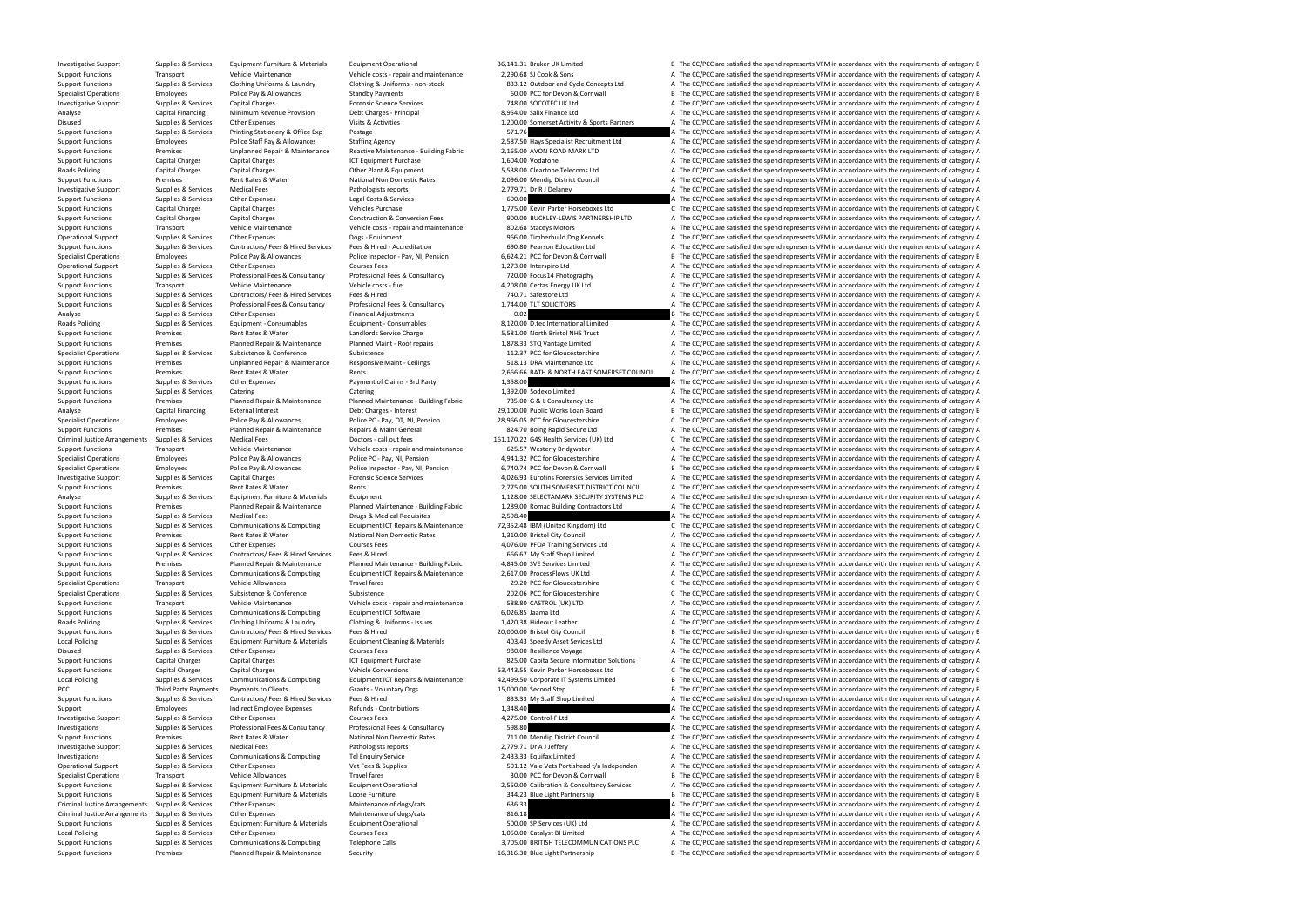PCC Third Party Payments Payments to Clients Grants - Voluntary Orgs 37,147.25 Barnardos B The CC/PCC are satisfied the spend represents VFM in accordance with the requirements of category B

Criminal Justice Arrangements Supplies & Services Other Expenses Maintenance of dogs/cats Maintenance of dogs/cats 525.09 A The CC/PCC are satisfied the spend represents VFM in accordance with the requirements of category Support Functions Supplies & Services Communications & Computing Equipment ICT Software ELTD A The CC/PCC are satisfied the spend represents VFM in accordance with the requirements of category A Analyse Travel are a Travel fares and the C/PCC are satisfied the spend represents VFM in accordance with the requirements of category A The Communications of the spend represents VFM in accordance with the requirements of Specialist Operations The Premises Pranned Repair & Maintenance Planned Maintenance Planned Maintenance Planned Maintenance - Building Services 99.66 Jackson Lift Services A The CC/PCC are satisfied the spend represents VF Criminal Justice Arrangements Supplies & Services Equipment Furniture & Materials Equipment 1,201.39 Total Merchandise Ltd A The CC/PCC are satisfied the spend represents VFM in accordance with the requirements of category Roads Policing Supplies & Services Equipment Furniture & Materials Equipment Operational Equipment Operational 6,399.00 Laser Tech UK Ltd A The CC/PCC are satisfied the spend represents VFM in accordance with the requireme Specialist Operations Employees Police Pay & Allowances Police Sergeant - Pay, NI, Pension 5,476.35 PCC for Devon & Cornwall Bine CC/PCC are satisfied the spend represents VFM in accordance with the requirements of categor Roads Policing Supplies A Services Other Expenses Courses Fees Courses Fees 2,084.00 College of Policing Ltd A The CC/PCC are satisfied the spend represents VFM in accordance with the requirements of category A Specialist Premises Rent Rates & Water and Delay and Delay Charge 2,221.51 Workman LLP A The CC/PCC are satisfied the spend represents VFM in accordance with the requirements of category A Transport Charge 1990 and Delay A The CC/PC Operational Support Transport Vehicle Hire Vehicle Hire Hired Vehicle Costs Hired Vehicle Costs 654.44 Scot Group Ltd A The CC/PCC are satisfied the spend represents VFM in accordance with the requirements of category A Th Support Functions Supplies & Services Communications & Computing Telephone Calls 1,655.03 Onecom Limited A The CC/PCC are satisfied the spend represents VFM in accordance with the requirements of category A The Critical Co Disused Premises Rent Rates & Water National Non Domestic Rates 1,048.00 Sedgemoor District Council A The CC/PCC are satisfied the spend represents VFM in accordance with the requirements of category A Support Functions Employees Police Staff Pay & Allowances Staffing Agency 2,587.50 Hays Specialist Recruitment Ltd A The CC/PCC are satisfied the spend represents VFM in accordance with the requirements of category A Support Functions Premises Premises Rent Rates & Water National Non Domestic Rates 2,944.00 South Gloucestershire A The CC/PCC are satisfied the spend represents VFM in accordance with the requirements of category A The Su Support Functions Premises Premises Rent Rates & Water Rents Rents Rents Rents Rents Rents Rents Rents Rents Rents Rents Rents Rents Rents 7,693.15 BATH & NORTH EAST SOMERSET COUNCIL A The CC/PCC are satisfied the spend re Investigative Support Supplies & Services Capital Charges Forensic Science Services Forensic Science Services 8,584.00 Orchid Cellmark Ltd A The CC/PCC are satisfied the spend represents VFM in accordance with the requirem Support Functions Capital Charges Capital Charges Capital Charges ICT Equipment Purchase ICT Equipment Purchase 33,688.73 Avon Fire & Rescue B The CC/PCC are satisfied the spend represents VFM in accordance with the requir Investigations Transport Vehicle Hire Vehicle Hire Hired Vehicle Costs Hired Vehicle Costs and the SOLOD TOLLGATE HIRE LTD A The CC/PCC are satisfied the spend represents VFM in accordance with the requirements of category Local Policing Supplies & Services Equipment Furniture & Materials Equipment 1,000.00 Colena Ltd t/a Heliguy A The CC/PCC are satisfied the spend represents VFM in accordance with the requirements of category A Roads Policing Transport Vehicle Workshops/Maintenance Vehicle recovery 1,601.00 AA Business Services A The CC/PCC are satisfied the spend represents VFM in accordance with the requirements of category A Support Functions Supplies & Services Other Expenses Legal Costs & Services 2,500.00 A The CC/PCC are satisfied the spend represents VFM in accordance with the requirements of category A Support Functions Premises Rent Rates & Water National Non Domestic Rates 539.00 South Gloucestershire A The CC/PCC are satisfied the spend represents VFM in accordance with the requirements of category A Local Policing and Policing Supplies & Services Subsistence Substence Substence Conference Conference Conference A Meeting Expenses 1,302.51 Double Tree by Hilton - Cadbury Hou a The CC/PCC are satisfied the spend represen Support Employees and Employee Expenses Refunds - Contributions 5,420.30 A The CC/PCC are satisfied the spend represents VFM in accordance with the requirements of category A Specialist Operations and the contributions of Employees Police Pay & Allowances Police Sergeant - Pay, NI, Pension 4,632.25 PCC for Dorset A The CC/PCC are satisfied the spend represents VFM in accordance with the requirements of category A Support Functions Supplies & Services Equipment Furniture & Materials Loose Furniture external cose Furniture 661.00 Mark Collcutt Design Ltd A The CC/PCC are satisfied the spend represents VFM in accordance with the requi Specialist Operations Supplies & Services Contractors/ Fees & Hired Services Fees & Hired 1,500.00 Ascolto Ltd A The CC/PCC are satisfied the spend represents VFM in accordance with the requirements of category A Support Functions Premises Rent Rates & Water Premises Leases 798,133.06 Blue Light Partnership C The CC/PCC are satisfied the spend represents VFM in accordance with the requirements of category C Investigative Support Supplies & Services Other Expenses Courses Fees 2,250.00 Control-F Ltd A The CC/PCC are satisfied the spend represents VFM in accordance with the requirements of category A Support Functions Capital Charges Capital Charges Capital Charges ICT Equipment Purchase 25,030.00 ViaSat UK Limited B The CC/PCC are satisfied the spend represents VFM in accordance with the requirements of category B Specialist Operations Transport Vehicle Maintenance Vehicle costs - repair and maintenance 150.00 Companies and the CC/PCC are satisfied the spend represents VFM in accordance with the requirements of category A The CAPCC Analyse Supplies & Services Communications & Computing Equipment ICT Software 25,000.00 Sopra Steria Limited B The CC/PCC are satisfied the spend represents VFM in accordance with the requirements of category B Investigative Support Supplies & Services Capital Charges Forensic Science Services Forensic Science Services 697.45 Orchid Cellmark Ltd A The CC/PCC are satisfied the spend represents VFM in accordance with the requiremen Local Policing Supplies & Services Equipment Furniture & Materials Equipment Equipment 1,761.20 Speedy Asset Sevices Ltd A The CC/PCC are satisfied the spend represents VFM in accordance with the requirements of category A Transport Vehicle Maintenance Vehicle costs - repair and maintenance 925.60 Bridgwater Trailers Ltd A The CC/PCC are satisfied the spend represents VFM in accordance with the requirements of category A Support Functions Supplies & Services Communications & Computing Equipment ICT Software 3,017.85 Jaama Ltd A The CC/PCC are satisfied the spend represents VFM in accordance with the requirements of category A Criminal Justice Arrangements Supplies & Services Contractors/ Fees & Hired Services Fees & Hired - Cleaning Cells/Vehs 1.602.50 Sodexo Limited and The CC/PCC are satisfied the spend represents VFM in accordance with the r Support Functions Supplies & Services Printing Stationery & Office Exp Printing Stationery & Office Exp Printing 1,085.60 Xerox (UK) Ltd A The CC/PCC are satisfied the spend represents VFM in accordance with the requiremen Support Functions Support Tures and Party 1999. The CC/PCC are satisfied the spend represents VFM in accordance with the requirements of category B The CC/PCC are satisfied the spend represents VFM in accordance with the r Support Functions Supplies & Services Other Expenses Legal Costs & Services A Services and a Services and a The CC/PCC are satisfied the spend represents VFM in accordance with the requirements of category A Operational Support Supplies & Services Other Expenses Courses Fees Courses Fees 2,211.00 College of Policing Ltd A The CC/PCC are satisfied the spend represents VFM in accordance with the requirements of category A Support Functions Supplies & Services Contractors/ Fees & Hired Services Fees & Hired 2,736.00 SafeLives 2,736.00 SafeLives A The CC/PCC are satisfied the spend represents VFM in accordance with the requirements of categor Support Functions Transport Vehicle Maintenance Vehicle costs - fuel 15,385.03 Certas Energy UK Ltd B The CC/PCC are satisfied the spend represents VFM in accordance with the requirements of category B The Specialist Opera Specialist Operations Supplies & Services Communications & Computing Telephone Calls 1,039.38 Telefonica UK Limited A The CC/PCC are satisfied the spend represents VFM in accordance with the requirements of category A The Roads Policing Supplies & Services Equipment Furniture & Materials Equipment Operational 2,796.64 Machine Mart Ltd A The CC/PCC are satisfied the spend represents VFM in accordance with the requirements of category A Support Employees Indirect Employee Expenses Refunds - Contributions 1,445.67 A The CC/PCC are satisfied the spend represents VFM in accordance with the requirements of category A Local Policing Third Party Payments Contribution Contribution Contribution Contribution Contribution Contribution Contribution Contribution 7,108.50 The Hampton Trust A The CC/PCC are satisfied the spend represents VFM in Criminal Arrangements of category Arrangements of category A The CC/PCC are satisfied the spend represents VFM in accordance with the requirements of category A The CC/PCC are satisfied the spend represents VFM in accordan Support Functions Third Party Payments of Payments to Clients Grants Grants - Voluntary Orgs 21,352.71 Cranstoun Services Limited B The CC/PCC are satisfied the spend represents VFM in accordance with the requirements of c Employees Police Pay & Allowances Police PC - Pay, NI, Pension, HA 24,506.13 PCC for Devon & Cornwall B The CC/PCC are satisfied the spend represents VFM in accordance with the requirements of category B Roads Policing Supplies & Services Printing Stationery & Office Exp Postage Printing Stationery & Office Exp Postage Printing Stationery & Office Exp Postage 6,589.70 A The CC/PCC are satisfied the spend represents VFM in Support Functions Transport Vehicle Maintenance Vehicle costs - repair and maintenance 950.16 Staceys Motors A The CC/PCC are satisfied the spend represents VFM in accordance with the requirements of category A Specialist Operations Transport Transport Central Central Central Central Central Central Central Central Central Central Central Central Central Central Central Central Central Central Central Central Central Central Cent Support Functions Capital Charges Capital Charges Vehicle Conversions Vehicle Conversions 4,649.10 UK Telematics A The CC/PCC are satisfied the spend represents VFM in accordance with the requirements of category A The Con Transport Vehicle Maintenance Vehicle costs - commissioning 24.18 BMW (UK) Ltd A The CC/PCC are satisfied the spend represents VFM in accordance with the requirements of category A Support Functions Premises Rent Rates & Water Rents Rents Rents 2,125.00 Thornbury Town Council A The CC/PCC are satisfied the spend represents VFM in accordance with the requirements of category A Analyse Capital Financing External Interest Debt Charges - Interest Debt Charges - Interest 39,800.00 Public Works Loan Board B The CC/PCC are satisfied the spend represents VFM in accordance with the requirements of categ Criminal Justice Arrangements Supplies & Services Other Expenses Memand costs Permand costs 955.50 Charles Fellows Supplies Ltd A The CC/PCC are satisfied the spend represents VFM in accordance with the requirements of cat Analyse Third Party Payments Payments to Clients Grants Grants - Voluntary Orgs Grants - Voluntary Orgs 90,591.50 SOMERSET COUNTY COUNCIL C The CC/PCC are satisfied the spend represents VFM in accordance with the requireme Support Functions Supplies & Services Contractors/ Fees & Hired Services Fees & Hired 1,129.14 My Staff Shop Limited A The CC/PCC are satisfied the spend represents VFM in accordance with the requirements of category A Support Functions Premises Rent Rates & Water National Non Domestic Rates 3,686.00 Somerset West and Taunton Council A The CC/PCC are satisfied the spend represents VFM in accordance with the requirements of category A Roads Policing Supplies & Services Communications & Computing Equipment ICT Software 883.50 RIEGL UK Ltd A The CC/PCC are satisfied the spend represents VFM in accordance with the requirements of category A Support Functions Transport Support Transport Vehicle Maintenance Vehicle costs - tyres and tubes 780.01 CABOT TYRE SERVICE LTD A The CC/PCC are satisfied the spend represents VFM in accordance with the requirements of cat Support Functions Premises Premises Energy Costs Electricity Electricity Electricity Electricity 12,177.01 EDF ENERGY 1 LIMITED B The CC/PCC are satisfied the spend represents VFM in accordance with the requirements of cat Investigative Support Supplies & Services Capital Charges Forensic Science Services Forensic Science Services 600.00 Key Forensic Services Ltd A The CC/PCC are satisfied the spend represents VFM in accordance with the requ Support Functions Supplies & Services Professional Fees & Consultancy Professional Fees & Consultancy Professional Fees & Consultancy Professional Fees & Consultancy A,387.50 Services Design Solution Ltd A The CC/PCC are s Criminal Justice Arrangements Supplies & Services Medical Fees Doctors-call out fees Doctors -call out fees -4,055.00 G4S Health Services (UK) Ltd A The CC/PCC are satisfied the spend represents VFM in accordance with the Support Functions Supplies & Services Equipment Furniture & Materials Equipment Equipment Support Functions S,535.00 Sigma Security Devices Ltd A The CC/PCC are satisfied the spend represents VFM in accordance with the req Specialist Operations Specialist Conservant Specialist Operations Employees Police Pay & Allowances Police PC - Pay, NI. Pension, HA 24.534.04 PCC for Devon & Cornwall B The CC/PCC are satisfied the spend represents VFM in Specialist Operations Premises Planned Repair & Maintenance Repairs & Maint General 2,075.29 PCC for Devon & Cornwall C The CC/PCC are satisfied the spend represents VFM in accordance with the requirements of category C Support Functions Suppolies & Services Insurance Ceneral Insurance General 1,374.28 Somerset West and Taunton Council A The CC/PCC are satisfied the spend represents VFM in accordance with the requirements of category A Investigations Supplies & Services Printing Stationery & Office Exp Printing Printing Printing Printing Printing Printing Printing Printing Printing 279.50 Xerox (UK) Ltd A The CC/PCC are satisfied the spend represents VFM Specialist Operations Premises Energy Costs Electricity Electricity Electricity 25,939.82 PCC for Devon & Cornwall C The CC/PCC are satisfied the spend represents VFM in accordance with the requirements of category C Support Functions Premises Cleaning & Domestic Supplies Cleaning Charges Cleaning Charges Cleaning Charges Cleaning Charges 16,039.21 Sodexo Limited B The CC/PCC are satisfied the spend represents VFM in accordance with th Premises Rent Rates & Water National Non Domestic Rates 2,083.00 North Somerset Council A The CC/PCC are satisfied the spend represents VFM in accordance with the requirements of category A Support Functions Premises Rent Rates & Water National Non Domestic Rates 78,336.00 Sedgemoor District Council C The CC/PCC are satisfied the spend represents VFM in accordance with the requirements of category C Investigative Support Supplies & Services Other Expenses Courses Fees Courses Fees 9,750.00 Alecto Forensic Services Ltd B The CC/PCC are satisfied the spend represents VFM in accordance with the requirements of category B Support Functions Supplies & Services Professional Fees & Consultancy Professional Fees & Consultancy Professional Fees & Consultancy Professional Fees & Consultancy and Support of category A The CC/PCC are satisfied the s Support Functions Supplies & Services Contractors/ Fees & Hired Services Fees & Hired The My Staff Shop Limited A The CC/PCC are satisfied the spend represents VFM in accordance with the requirements of category A Support Employees and indirect Employee Expenses Refunds - Contributions 2,757.64 A The CC/PCC are satisfied the spend represents VFM in accordance with the requirements of category A Specialist Operations Supplies & Services Contractors/ Fees & Hired Services Fees & Hired 50.00 PCC for Devon & Cornwall B The CC/PCC are satisfied the spend represents VFM in accordance with the requirements of category B Support Functions Premises Rent Rates & Water National Non Domestic Rates 508.00 Monmouthshire County Council A The CC/PCC are satisfied the spend represents VFM in accordance with the requirements of category A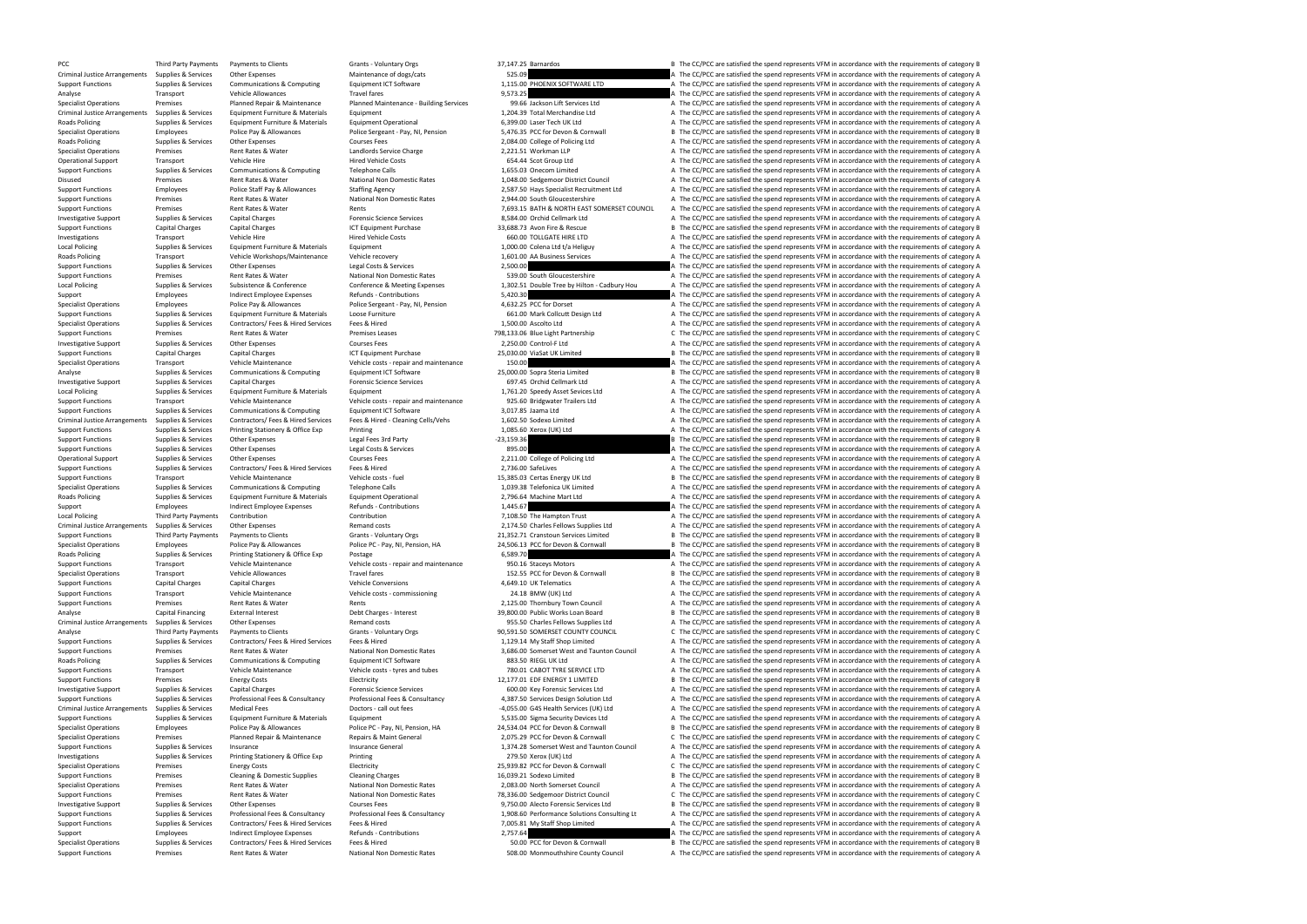Support Functions Supplies & Services Other Expenses Legal Costs & Services 1,440.00 A The CC/PCC are satisfied the spend represents VFM in accordance with the requirements of category A

Support Functions Premises Premises Rent Rates & Water Mater Charges/Sewerages 2,866.52 Water2Business A The CC/PCC are satisfied the spend represents VFM in accordance with the requirements of category A The COVIDENT CHAR Support Functions Supplies & Services Other Expenses Courses Fees Courses Fees 1,700.00 College of Policing Ltd A The CC/PCC are satisfied the spend represents VFM in accordance with the requirements of category A Support Functions Supplies & Services Communications & Computing Equipment ICT 4,503.20 Telefonica UK Ltd A The CC/PCC are satisfied the spend represents VFM in accordance with the requirements of category A Operational Support Supplies & Services Other Expenses Dogs - Purchase Dogs - Purchase 1,000.00 Buddy's Rural Animal Rescue A The CC/PCC are satisfied the spend represents VFM in accordance with the requirements of categor Local Policing Third Party Payments Contribution Contribution Contribution Contribution Contribution Contribution Contribution Contribution 5,000.00 Rise Mutual CIC A The CC/PCC are satisfied the spend represents VFM in ac Disused Premises Cleaning & Domestic Supplies Cleaning Charges Cleaning Charges 313.17 Sodexo Limited B The CC/PCC are satisfied the spend represents VFM in accordance with the requirements of category B Support Functions Transport Support Vehicle Maintenance Vehicle Costs - repair and maintenance 711.58 BMW (UK) Ltd A The CC/PCC are satisfied the spend represents VFM in accordance with the requirements of category A Suppo Specialist Operations Premises Planned Repair & Maintenance Servicing - Mechanical Plant 2,326.00 PCC for Devon & Cornwall C The CC/PCC are satisfied the spend represents VFM in accordance with the requirements of category Premises Premises Rent Rates & Water Mational Non Domestic Rates 5,694.00 North Somerset Council A The CC/PCC are satisfied the spend represents VFM in accordance with the requirements of category A The Crimes Rent Rates R Support Functions Premises Rent Rates & Water National Non Domestic Rates 3,302.00 Mendip District Council A The CC/PCC are satisfied the spend represents VFM in accordance with the requirements of category A Support Functions Supplies & Services Communications & Computing Equipment ICT 818.40 Tangible Benefit Limited A The CC/PCC are satisfied the spend represents VFM in accordance with the requirements of category A Support Eugenical Support Eugenical Support Eugenical Support of the CONSIDERTIES of the Support Eugenical Support Eugenical Premises and the CONSIDERTIES of the CONSIDERTIES of the CONSIDERTIES of the CONSIDERTIES of the Support Functions Supplies & Services Other Expenses Legal Fees 3rd Party and Expenses Legal Fees 3rd Party 8,706.28 A The CC/PCC are satisfied the spend represents VFM in accordance with the requirements of category A Inv Investigative Support Supplies & Services Capital Charges Forensic Science Services Forensic Science Services 4,056.65 Orchid Cellmark Ltd A The CC/PCC are satisfied the spend represents VFM in accordance with the requirem Investigations Supplies & Services Equipment Furniture & Materials Equipment Equipment Equipment Equipment Equipment Equipment Equipment Equipment a Development 2,730.00 Oxford University Press A The CC/PCC are satisfied t Third Party Payments Other Local Authorities or Forces Contributions to Other Forces 7,938.77 PCC for Devon & Cornwall A The CC/PCC are satisfied the spend represents VFM in accordance with the requirements of category A Support Functions Capital Charges Capital Charges Capital Charges ICT Equipment Purchase 12,033.90 Tangible Benefit Limited B The CC/PCC are satisfied the spend represents VFM in accordance with the requirements of categor Support Functions Premises Rent Rates & Water National Non Domestic Rates 599.00 Bristol City Council A The CC/PCC are satisfied the spend represents VFM in accordance with the requirements of category A Support Functions Transport Vehicle Maintenance Vehicle costs - fuel Vehicle costs - fuel 35,512.45 Arval UK Ltd B The CC/PCC are satisfied the spend represents VFM in accordance with the requirements of category B The CON Support Functions Transport Vehicle Maintenance Vehicle costs - tyres and tubes 8.60 BMW (UK) Ltd A The CC/PCC are satisfied the spend represents VFM in accordance with the requirements of category A Support Functions Transport Vehicle Hire Hire Hired Vehicle Costs 1,125.00 COUNTY CARS A The CC/PCC are satisfied the spend represents VFM in accordance with the requirements of category A Support Functions Supplies & Services Clothing Uniforms & Laundry Clothing & Uniforms - non-stock 1,550.61 SBI Tac Pro Ltd A The CC/PCC are satisfied the spend represents VFM in accordance with the requirements of category Analyse Supplies & Services Professional Fees & Consultancy Professional Fees & Consultancy Professional Fees & Consultancy Professional Fees & Consultancy 1,633.33 ESRI UK Ltd A The CC/PCC are satisfied the spend represen Support Functions Premises Premises Rent Rates Rater National Non Domestic Rates 3,866.00 Bristol City Council A The CC/PCC are satisfied the spend represents VFM in accordance with the requirements of category A Support F A The CC/PCC are satisfied the spend represents VFM in accordance with the requirements of category A Support Functions Premises Rent Rates & Water Landlords Service Charge 10,768.00 Somerset West and Taunton Council B The CC/PCC are satisfied the spend represents VFM in accordance with the requirements of category B Operational Support Supplies & Services Other Expenses Horses Forage Horses - Forage 865.00 A The CC/PCC are satisfied the spend represents VFM in accordance with the requirements of category A Criminal Justice Arrangements Supplies & Services Other Expenses Courses Fees Courses Fees 850.00 ATOS IT Services UK Ltd A The CC/PCC are satisfied the spend represents VFM in accordance with the requirements of category Support Functions Supplies & Services Communications & Computing Equipment ICT 1,732.97 BRITISH TELECOMMUNICATIONS PLC A The CC/PCC are satisfied the spend represents VFM in accordance with the requirements of category A T Criminal Justice Arrangements Supplies & Services Other Expenses Maintenance of dogs/cats Maintenance of dogs/cats 717.83 A The CC/PCC are satisfied the spend represents VFM in accordance with the requirements of category Transport Vehicle Hire Vehicle Hired Vehicle Costs 1,064.00 Scot Group Ltd A The CC/PCC are satisfied the spend represents VFM in accordance with the requirements of category A Support Functions Supplies & Services Other Expenses Legal Costs & Services Legal Costs & Services 537.50 A The CC/PCC are satisfied the spend represents VFM in accordance with the requirements of category A Operational Support Transport Vehicle Hire Wehicle Hire Hired Vehicle Costs Hired Vehicle Costs 1,601.00 Scot Group Ltd A The CC/PCC are satisfied the spend represents VFM in accordance with the requirements of category A Analyse Supplies & Services Other Expenses Financial Adjustments Consumables Financial Adjustments -0.93 SUEZ Recycling and Recovery UK Ltd A The CC/PCC are satisfied the spend represents VFM in accordance with the require Supplies & Services Equipment - Consumables Equipment - Consumables 1,014.85 Protect Signs A The CC/PCC are satisfied the spend represents VFM in accordance with the requirements of category A Investigative Support Supplies & Services Professional Fees & Consultancy Professional Fees & Consultancy Professional Fees & Consultancy Professional Fees & Consultancy 20.229.00 Systems Technology Consultants Ltd B The C Support Functions The CC/PCC are satisfied the spend represents VFM in accordance with the requirements of category A<br>Capital Financing External Interest Debt Charges - Interest Debt Charges - Interest 110,750.00 Public Wo Analyse Capital Financing External Interest Debt Charges - Interest 110,750.00 Public Works Loan Board C The CC/PCC are satisfied the spend represents VFM in accordance with the requirements of category C Specialist Operations Supplies & Services Other Expenses Courses Fees Courses Fees 602.50 College of Policing Ltd A The CC/PCC are satisfied the spend represents VFM in accordance with the requirements of category A Suppli Support Functions Supplies & Services Other Expenses Legal Costs & Services 4,425.20 A The CC/PCC are satisfied the spend represents VFM in accordance with the requirements of category A Support Functions Supplies & Services Contractors/ Fees & Hired Services Fees & Hired 2,083.33 My Staff Shop Limited A The CC/PCC are satisfied the spend represents VFM in accordance with the requirements of category A Support Functions Transport Vehicle Maintenance Vehicle costs - repair and maintenance 1,088.58 BMW (UK) Ltd A The CC/PCC are satisfied the spend represents VFM in accordance with the requirements of category A Support Functions Supplies & Services Contractors/ Fees & Hired Services Fees & Hired - Accreditation 2,339.20 Pearson Education Ltd A The CC/PCC are satisfied the spend represents VFM in accordance with the requirements o Support Functions Transport Vehicle Maintenance Vehicle costs - fuel 46.21 Corporate Support HQ Imprest A The CC/PCC are satisfied the spend represents VFM in accordance with the requirements of category A Criminal Justice Arrangements Supplies & Services Other Expenses Courses Fees Courses Fees 650.00 Onecom Limited A The CC/PCC are satisfied the spend represents VFM in accordance with the requirements of category A Support Functions Supplies & Services Equipment Furniture & Materials Equipment Operational Functions and the CO/PCC are satisfied the spend represents VFM in accordance with the requirements of category A Support Function Support Functions Capital Charges Capital Charges Capital Charges ICT Equipment Purchase -11,270.66 Tangible Benefit Limited B The CC/PCC are satisfied the spend represents VFM in accordance with the requirements of catego Support Functions Premises Rent Rates & Water National Non Domestic Rates 636.00 South Somerset District Council A The CC/PCC are satisfied the spend represents VFM in accordance with the requirements of category A Specialist Operations Premises Planned Repair & Maintenance Security Security 1,977.00 Avon Armour Limited A The CC/PCC are satisfied the spend represents VFM in accordance with the requirements of category A Support Funct Support Functions Termises Premises Unplanned Repair & Maintenance Reactive Maintenance - Building Fabric 1,257.00 DRA Maintenance Ltd A The CC/PCC are satisfied the spend represents VFM in accordance with the requirements Specialist Operations Employees Police Overtime Police PC - Overtime Police PC - Overtime 14,478.18 PCC for Gloucestershire B The CC/PCC are satisfied the spend represents VFM in accordance with the requirements of categor Support Functions Premises Rent Rates & Water Rents Rents Rents Rents 2,666.66 BATH & NORTH EAST SOMERSET COUNCIL A The CC/PCC are satisfied the spend represents VFM in accordance with the requirements of category A Support Functions Employees Indirect Employee Expenses Direct Medical Intervention 3,735.00 A The CC/PCC are satisfied the spend represents VFM in accordance with the requirements of category A Disused Premises Premises Rent Rates & Water National Non Domestic Rates 511.00 Bath & North East Somerset A The CC/PCC are satisfied the spend represents VFM in accordance with the requirements of category A Support Functions Supplies & Services Other Expenses Legal Costs & Services A Services Legal Costs & Services Services Services Services Support Functions Supplies & Services Professional Fees & Consultancy Professional Fe Supplies & Services Professional Fees & Consultancy Professional Fees & Consultancy Professional Fees & Consultancy Professional Fees & Consultancy Professional Fees & Consultancy Professional Fees & Consultancy 980.75 Har Specialist Operations Supplies & Services Capital Charges Forensic Science Services Forensic Science Services 546.83 Key Forensic Services Ltd A The CC/PCC are satisfied the spend represents VFM in accordance with the requ Support Functions Supplies & Services Other Expenses Courses Fees Courses Fees 12,837.50 999 Learning Limited B The CC/PCC are satisfied the spend represents VFM in accordance with the requirements of category B Support Fu Support Functions Premises Energy Costs Energy Costs Electricity Electricity Electricity Electricity Electricity 140,362.27 EDF ENERGY 1 LIMITED C The CC/PCC are satisfied the spend represents VFM in accordance with the re Roads Policing Supplies & Services Printing Stationery & Office Exp Stationery Stationery Stationery Stationery Stationery Stationery Stationery Support Functions A The CC/PCC are satisfied the spend represents VFM in acco Support Functions Transport Vehicle Maintenance Vehicle costs - repair and maintenance 1,172.22 BRISTOL STREET MOTORS A The CC/PCC are satisfied the spend represents VFM in accordance with the requirements of category A Dealing with the Public Supplies & Services Supplies & Services Supplies & Services Airwave Airwave Airwave Airwave Solutions Airwave Solutions LTD C The CC/PCC are satisfied the spend represents VFM in accordance with the Support Functions Transport Transport Chicle Maintenance Vehicle Maintenance Vehicle costs - repair and maintenance 18,839.71 OEC Europe Holdings Limited B The CC/PCC are satisfied the spend represents VFM in accordance wi Support Functions Support Functions Support Functions Support Functions Supplies A The CC-PCC are satisfied the spend represents VFM in accordance with the requirements of category A The CC-PCC are satisfied the spend repr Specialist Operations Employees Police Overtime Police PC - OT, Rest Day Police PC - OT, Rest Day 1,904.15 PCC for Devon & Cornwall A The CC/PCC are satisfied the spend represents VFM in accordance with the requirements of Support Functions Supplies & Services Other Expenses Courses Fees Courses Fees 600.00 College of Policing Ltd A The CC/PCC are satisfied the spend represents VFM in accordance with the requirements of category A Specialist Operations Employees Police Pay & Allowances Police Supt - Pay, NI, Pension 9,317.17 PCC for Devon & Cornwall B The CC/PCC are satisfied the spend represents VFM in accordance with the requirements of category B Analyse Supplies & Services Other Expenses Financial Adjustments Financial Adjustments -0.41 Specialist Computer Centres A The CC/PCC are satisfied the spend represents VFM in accordance with the requirements of category A Analyse Supplies & Services Other Expenses Financial Adjustments COM Machine Mart Ltd A The CC/PCC are satisfied the spend represents VFM in accordance with the requirements of category A Support Functions Termises Planned Repair & Maintenance Planned Maintenance - Building Services 9,960.00 TEMPLESTOCK LIMITED A The CC/PCC are satisfied the spend represents VFM in accordance with the requirements of catego Support Functions Supplies & Services Other Expenses Legal Fees 3rd Party 2,126.70 2,126.70 A The CC/PCC are satisfied the spend represents VFM in accordance with the requirements of category A Support Functions Premises Rent Rates & Water National Non Domestic Rates 911.00 Bristol City Council A The CC/PCC are satisfied the spend represents VFM in accordance with the requirements of category A Support Functions Employees Indirect Employee Expenses Direct Medical Intervention 12,905.24 B The CC/PCC are satisfied the spend represents VFM in accordance with the requirements of category B Support Functions Support F Support Functions Supplies & Services Communications & Computing Equipment ICT 4,299.07 Telefonica UK Ltd A The CC/PCC are satisfied the spend represents VFM in accordance with the requirements of category A Specialist Ope Employees Police Pay & Allowances Police Pc - Pay, NI, Pension 4,862.00 PCC for Gloucestershire A The CC/PCC are satisfied the spend represents VFM in accordance with the requirements of category A Specialist Operations Supplies & Services Subsistence Subsistence Subsistence Subsistence Subsistence Subsistence Subsistence a Subsistence Subsistence a Subsistence a Subsistence a Subsistence a Subsistence a Subsistence Criminal Justice Arrangements Supplies & Services Other Expenses Maintenance of dogs/cats Maintenance of dogs/cats 6,548.27 A The CC/PCC are satisfied the spend represents VFM in accordance with the requirements of categor Criminal Justice Arrangements Employees Police Pav & Allowances Police Inspector - Pay, NI, Pension 6,436.74 PCC for Gloucestershire C The CC/PCC are satisfied the spend represents VFM in accordance with the requirements o Support Functions Premises Premises Antent Rates & Water Water Water Charges/Sewerages 2,304.13 Water2Business A The CC/PCC are satisfied the spend represents VFM in accordance with the requirements of category A The CC/PC Premises Energy Costs Electricity Electricity and the Energy Costs Electricity and Electricity and the Stategory A The CC/PCC are satisfied the spend represents VFM in accordance with the requirements of category A Specialist Operations Employees Police Pay & Allowances Police Sergeant - Pay, OT, NI, Pension 6,460.58 PCC for Gloucestershire C The CC/PCC are satisfied the spend represents VFM in accordance with the requirements of cat Support Functions Supplies & Services Communications & Computing Equipment ICT 765.44 Telefonica UK Limited A The CC/PCC are satisfied the spend represents VFM in accordance with the requirements of category A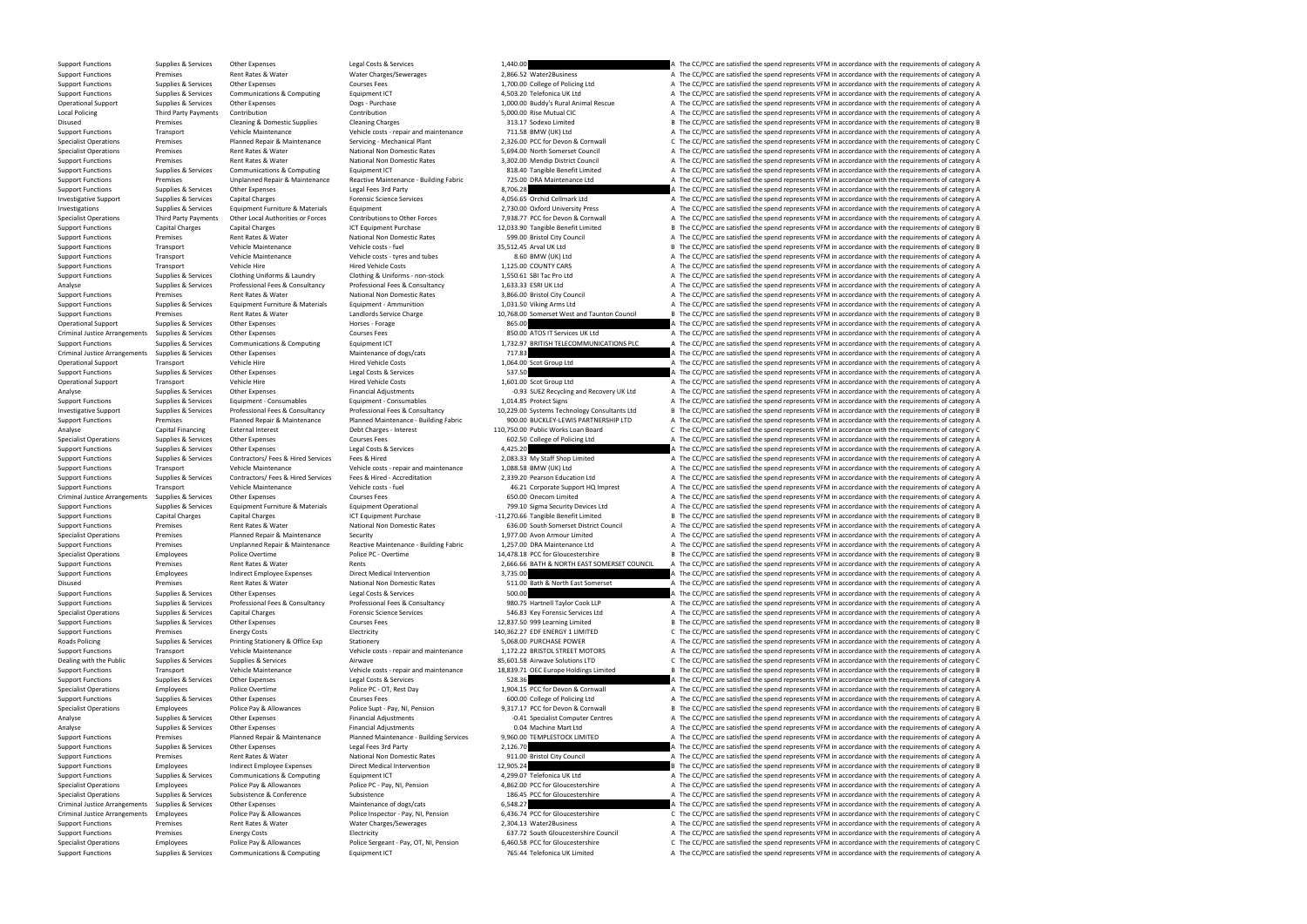Support Functions Supplies & Services Communications & Computing Equipment ICT 1,062.00 Telefonica UK Limited A The CC/PCC are satisfied the spend represents VFM in accordance with the requirements of category A

Analyse Supplies & Services Other Expenses Financial Adjustments Financial Adjustments -0.01 Double Tree by Hilton - Cadbury Hou A The CC/PCC are satisfied the spend represents VFM in accordance with the requirements of ca

Support Functions Premises Rent Rates & Water National Non Domestic Rates 73,216.00 North Somerset Council C The CC/PCC are satisfied the spend represents VFM in accordance with the requirements of category C Criminal Justice Arrangements Supplies & Services Clothing Uniforms & Laundry Laundry & Dry Cleaning and the mand of the mand costs and the mand costs and the mand costs and the mand costs and the mand costs and the mand c Criminal Supplies & Services Other Expenses Material Supplies Arrangements of Criminal Arrangements Services Category A The CC/PCC are satisfied the spend represents VFM in accordance with the requirements of category A Th Support Functions Support Europes Support Functions Support Europes Support Catering Support Europes Catering Support Europes Catering Catering Catering Catering Catering Catering 2,055.00 PEGASUS CATERING LTD A The CC/PCC Specialist Operations Employees Police Pay & Allowances Police PC - Pay, OT, NI 2,305.37 PCC for Wiltshire A The CC/PCC are satisfied the spend represents VFM in accordance with the requirements of category A The Criticali Investigations Supplies & Services Other Expenses Courses Fees Courses Fees 2,252.50 TAVCOM LTD A The CC/PCC are satisfied the spend represents VFM in accordance with the requirements of category A Support Functions Suppor Supplies & Services Communications & Computing Equipment ICT Repairs & Maintenance 132,016.51 Capita Secure Information Solutions C The CC/PCC are satisfied the spend represents VFM in accordance with the requirements of c Support Functions Capital Charges Capital Charges Vehicles Purchase Vehicles Purchase 2,330.82 THE BICYCLE CHAIN A The CC/PCC are satisfied the spend represents VFM in accordance with the requirements of category A Special Specialist Operations Supplies & Services Other Expenses Courses Fees Courses Fees 4,046.00 PCC for Thames Valley A The CC/PCC are satisfied the spend represents VFM in accordance with the requirements of category A Suppor Support Functions Supplies & Services Other Expenses Legal Costs & Services Legal Costs & Services Legal Costs & Services 725.00 A The CC/PCC are satisfied the spend represents VFM in accordance with the requirements of ca Support Functions Supplies & Services Equipment Furniture & Materials Equipment Operational 1,077.90 Protect Signs A The CC/PCC are satisfied the spend represents VFM in accordance with the requirements of category A Support Functions Supplies & Services Faujoment - Consumables Equipment - Consumables Equipment - Consumables Equipment - Consumables Faujoment - Consumables 737.00 WA Products (UK) Ltd t/a SceneSafe A The CC/PCC are satis Specialist Operations Transport Vehicle Allowances Travel fares Travel fares 21.28 PCC for Devon & Cornwall B The CC/PCC are satisfied the spend represents VFM in accordance with the requirements of category B Support Functions Supplies & Services Contractors/ Fees & Hired Services Fees & Hired 1,134.17 My Staff Shop Limited A The CC/PCC are satisfied the spend represents VFM in accordance with the requirements of category A Support Functions Transport Support Transport Vehicle Workshops/Maintenance Vehicle Workshop Support Vehicle Workshop Support Functions A The CC/PCC are satisfied the spend represents VFM in accordance with the requirement Support Functions Transport Support Vehicle Maintenance Vehicle costs - tyres and tubes 524.75 Micheldever Tyres Ltd A The CC/PCC are satisfied the spend represents VFM in accordance with the requirements of category A Sup Support Functions Premises Rent Rates & Water National Non Domestic Rates 624.00 South Gloucestershire A The CC/PCC are satisfied the spend represents VFM in accordance with the requirements of category A Support Functions Capital Charges Capital Charges Capital Charges Construction & Conversion Other 15,260.00 SVE Services Limited B The CC/PCC are satisfied the spend represents VFM in accordance with the requirements of ca Investigative Support Supplies & Services Capital Charges Forensic Science Services Forensic Science Services Ltd B The CC/PCC are satisfied the spend represents VFM in accordance with the requirements of category B Support Functions Premises Rent Rates & Water National Non Domestic Rates 586.00 South Somerset District Council A The CC/PCC are satisfied the spend represents VFM in accordance with the requirements of category A Specialist Operations Premises Rent Rates & Water Rents 12,733.00 Bristol Airport B The CC/PCC are satisfied the spend represents VFM in accordance with the requirements of category B Support Functions Premises Cleaning & Domestic Supplies Cleaning Charges Cleaning Charges 19,155.23 Sodexo Limited B The CC/PCC are satisfied the spend represents VFM in accordance with the requirements of category B Support Functions Supplies & Services Professional Fees & Consultancy Professional Fees & Consultancy Professional Fees & Consultancy Consultancy 3,250.00 Mace Cost Consultancy Limited A The CC/PCC are satisfied the spend Support Functions Supplies & Services Contractors/ Fees & Hired Services Fees & Hired Services Fees & Hired 548.50 My Staff Shop Limited A The CC/PCC are satisfied the spend represents VFM in accordance with the requiremen Support Functions Premises Premises Premises Premises Professional Fees & Consultancy Consultancy Professional Fees & Consultancy Professional Fees & Consultancy Professional Fees & Consultancy Professional Fees & Consulta The CC/PCC are satisfied the spend represents VFM in accordance with the requirements of category A Support Functions Supplies & Services Communications & Computing Equipment ICT Repairs & Maintenance 2,461.00 UNISYS LTD A The CC/PCC are satisfied the spend represents VFM in accordance with the requirements of category A Support Functions Termises Planned Repair & Maintenance Planned Maintenance - Building Fabric 1,295.00 G & L Consultancy Ltd A The CC/PCC are satisfied the spend represents VFM in accordance with the requirements of catego PCC Third Party Payments Payments to Clients Grants - Voluntary Orgs 14,916.67 Resolve West B The CC/PCC are satisfied the spend represents VFM in accordance with the requirements of category B<br>Specialist Operations Bhird Third Party Payments Other Local Authorities or Forces Contributions to Other Forces 133,929.30 PCC for Devon & Cornwall CTHe CC/PCC are satisfied the spend represents VFM in accordance with the requirements of category C<br> Support Functions Supplies & Services Communications & Computing Equipment ICT 2,621.25 UK Telematics A The CC/PCC are satisfied the spend represents VFM in accordance with the requirements of category A Support Functions Supplies & Services Communications & Computing Equipment ICT 2,670.00 Telefonica UK Limited A The CC/PCC are satisfied the spend represents VFM in accordance with the requirements of category A Investigations Supplies & Services Other Expenses Courses Fees Courses Fees Courses Fees 645.00 College of Policing Ltd A The CC/PCC are satisfied the spend represents VFM in accordance with the requirements of category A Support Functions Premises Rent Rates Rent Rates Rater National Non Domestic Rates 1,534.00 South Gloucestershire A The CC/PCC are satisfied the spend represents VFM in accordance with the requirements of category A Suppor Support Functions Supplies & Services Other Expenses Legal Costs & Services 2,961.50 A The CC/PCC are satisfied the spend represents VFM in accordance with the requirements of category A Support Functions Supplies & Servic Support Functions Supplies & Services Communications & Computing Equipment ICT Consumables 813.15 Tangible Benefit Limited A The CC/PCC are satisfied the spend represents VFM in accordance with the requirements of category Specialist Operations Premises Premises Premises Premises Costs General Waste Costs 297.00 PCC for Devon & Cornwall C The CC/PCC are satisfied the spend represents VFM in accordance with the requirements of category C Support Functions Premises Premises Rent Rates & Water Hire of Accommodation Hire of Accommodation 22,301.76 Hilton Bristol B The CC/PCC are satisfied the spend represents VFM in accordance with the requirements of categor Support Functions Premises Rent Rates Rent Rates Rater National Non Domestic Rates 3,174.00 North Somerset Council A The CC/PCC are satisfied the spend represents VFM in accordance with the requirements of category A The C Disused Supplies & Services Printing Stationery & Office Exp Printing Printing Printing Stationery & Office Exp Printing Printing Printing Printing Printing Stationery & Office Exp Printing Mater Charges/Sewerages and a Th Premises Rent Rates & Water Water Charges/Sewerages 1,149.14 Water2Business A The CC/PCC are satisfied the spend represents VFM in accordance with the requirements of category A Support Functions Termises Premises Planned Repair & Maintenance Planned Maintenance - Building Fabric 389.38 Blue Light Partnership B The CC/PCC are satisfied the spend represents VFM in accordance with the requirements o Support Functions Supplies & Services Other Expenses Licences & Orders Corders 585.00 A The CC/PCC are satisfied the spend represents VFM in accordance with the requirements of category A Specialist Operations Transport Vehicle Maintenance Vehicle costs - fuel Vehicle costs - fuel 191.15 Corporate Support HQ Imprest A The CC/PCC are satisfied the spend represents VFM in accordance with the requirements of c Specialist Operations Premises Planned Repair & Maintenance Alterations to Buildings 55,710.78 PCC for Devon & Cornwall C The CC/PCC are satisfied the spend represents VFM in accordance with the requirements of category C Support Functions Supplies & Services Subsistence Subsistence Accommodation Accommodation 635.43 De Vere Wokefield Estate Ltd A The CC/PCC are satisfied the spend represents VFM in accordance with the requirements of categ Support Functions Supplies & Services Other Expenses Reward Scheme Reward Scheme 555.80 PCC for South Yorkshire A The CC/PCC are satisfied the spend represents VFM in accordance with the requirements of category A Support Functions Transport Vehicle Maintenance Vehicle costs - repair and maintenance 2,490.39 BMW (UK) Ltd A The CC/PCC are satisfied the spend represents VFM in accordance with the requirements of category A Support Functions Premises Premises Rent Rates & Water National Non Domestic Rates 199.00 South Somerset District Council A The CC/PCC are satisfied the spend represents VFM in accordance with the requirements of category Operational Support Supplies & Services Other Expenses Dogs - Kennel Purchase & Maint Dogs - Kennel Purchase & Maint 1997 1997 1998 - The CC/PCC are satisfied the spend represents VFM in accordance with the requirements of Operational Support Support Support Support Support Support Support Support Support Support Support Support Support Support A The CC/PCC are satisfied the spend represents VFM in accordance with the requirements of categor Disused Premises Premises Rent Rates & Water Rents Rents Rents Rents A The CC/PCC are satisfied the spend represents VFM in accordance with the requirements of category A Local Policing Supplies & Services Catering Catering Catering Catering S,000.00 Sodexo Limited A The CC/PCC are satisfied the spend represents VFM in accordance with the requirements of category A Support Functions Supplies & Services Equipment Furniture & Materials Equipment 35.00 Corporate Support HQ Imprest A The CC/PCC are satisfied the spend represents VFM in accordance with the requirements of category A Investigations Supplies & Services Communications & Computing Equipment ICT Hardware Purch 1,054.00 Data Pro IT Ltd A The CC/PCC are satisfied the spend represents VFM in accordance with the requirements of category A Supp Supplies & Services Other Expenses Legal Costs & Services 3,900.00 3,900.00 A The CC/PCC are satisfied the spend represents VFM in accordance with the requirements of category A Investigations Supplies & Services Grants & Subscriptions Subscriptions Subscriptions Subscriptions Subscriptions Subscriptions Subscriptions Subscriptions Subscriptions Subscriptions Subscriptions Subscriptions Subscripti Operational Support Supplies & Services Equipment Furniture & Materials Equipment exterials Equipment Support Support A The CC/PCC are satisfied the spend represents VFM in accordance with the requirements of category A Support Functions Transport Vehicle Maintenance Vehicle costs - commissioning Vehicle costs - commissioning Vehicle costs - commissioning Support A The CC/PCC are satisfied the spend represents VFM in accordance with the r Subsistence 308.67 PCC for Devon & Cornwall B The CC/PCC are satisfied the spend represents VFM in accordance with the requirements of category B<br>Vehicle costs - tyres and tubes 668.58 CABOT TYRE SERVICE LTD A The CC/PCC a Support Functions Transport Vehicle Maintenance Vehicle costs - tyres and tubes 668.58 CABOT TYRE SERVICE LTD A The CC/PCC are satisfied the spend represents VFM in accordance with the requirements of category A Specialist Operations Supplies & Services Contractors/ Fees & Hired Services Fees & Hired 50.00 PCC for Dorset A The CC/PCC are satisfied the spend represents VFM in accordance with the requirements of category A PCC Third Party Payments Payments to Clients Grants Grants - Voluntary Orgs 10,000.00 Julian House B The CC/PCC are satisfied the spend represents VFM in accordance with the requirements of category B Support Functions Tra Transport Vehicle Maintenance Vehicle costs - commissioning 24.12 BMW (UK) Ltd A The CC/PCC are satisfied the spend represents VFM in accordance with the requirements of category A Third Party Payments of the requirements Third Party Payments Other Local Authorities or Forces Charges - Financial Services 13,673.25 South West Audit Partnership Ltd BThe CC/PCC are satisfied the spend represents VFM in accordance with the requirements of categ Support Functions Premises Premises Rent Rates & Water Water Water Charges/Sewerages 754.53 Water2Business A The CC/PCC are satisfied the spend represents VFM in accordance with the requirements of category A Roads Policin Roads Policing Supplies & Services Printing Stationery & Office Exp Stationery Stationery Stationery 631.59 PURCHASE POWER A The CC/PCC are satisfied the spend represents VFM in accordance with the requirements of category Support Functions Supplies & Services Grants & Subscriptions Subscriptions Subscriptions Subscriptions Subscriptions and Costs and the mediance of category B The CC/PCC are satisfied the spend represents VFM in accordance Criminal Justice Arrangements Supplies & Services Other Expenses Remand costs Remand costs Remand costs 1,117.96 Bidfood 1,117.96 Bidfood A The CC/PCC are satisfied the spend represents VFM in accordance with the requireme Investigative Support Supplies & Services Other Expenses Courses Fees Courses Fees 1,600.00 PCC for Wiltshire A The CC/PCC are satisfied the spend represents VFM in accordance with the requirements of category A Specialist Operations Employees Police Pay & Allowances Police Sergeant - Pay, NI, Pension 5,476.35 PCC for Devon & Cornwall B The CC/PCC are satisfied the spend represents VFM in accordance with the requirements of catego Analyse Supplies & Services Other Expenses Financial Adjustments -0.69 PCC for Gloucestershire A The CC/PCC are satisfied the spend represents VFM in accordance with the requirements of category A Specialist Operations Supplies & Services Communications & Computing Equipment ICT 530.60 Telefonica UK Limited A The CC/PCC are satisfied the spend represents VFM in accordance with the requirements of category A Support Functions Transport Support Vehicle Workshops/Maintenance Vehicle recovery 2,503.60 AA Business Services A The CC/PCC are satisfied the spend represents VFM in accordance with the requirements of category A Support Support Functions Premises Planned Repair & Maintenance Planned Maintenance - Building Services 1,214.46 PHS Group Ltd A The CC/PCC are satisfied the spend represents VFM in accordance with the requirements of category A S A The CC/PCC are satisfied the spend represents VFM in accordance with the requirements of category A Criminal Justice Arrangements Supplies & Services Medical Fees Doctors-call out fees Doctors -call out fees Doctors -call out fees -845.00 G4S Health Services (UK) Ltd A The CC/PCC are satisfied the spend represents VFM in Support Functions Premises Rent Rates Rent Rates Rater National Non Domestic Rates 1,123.00 Mendip District Council A The CC/PCC are satisfied the spend represents VFM in accordance with the requirements of category A Support Functions Capital Charges Capital Charges ICT Equipment Purchase 17,872.00 Tangible Benefit Limited B The CC/PCC are satisfied the spend represents VFM in accordance with the requirements of category B Support Functions Supplies & Services Other Expenses Courses Fees Courses Fees 1,500.00 Belbin Associates A The CC/PCC are satisfied the spend represents VFM in accordance with the requirements of category A Courses Pees 1 Criminal During Supplies Arrangements Supplies are Supplies and the Supplies A The CC/PCC are satisfied the spend represents VFM in accordance with the requirements of category A The CC/PCC are satisfied the spend represen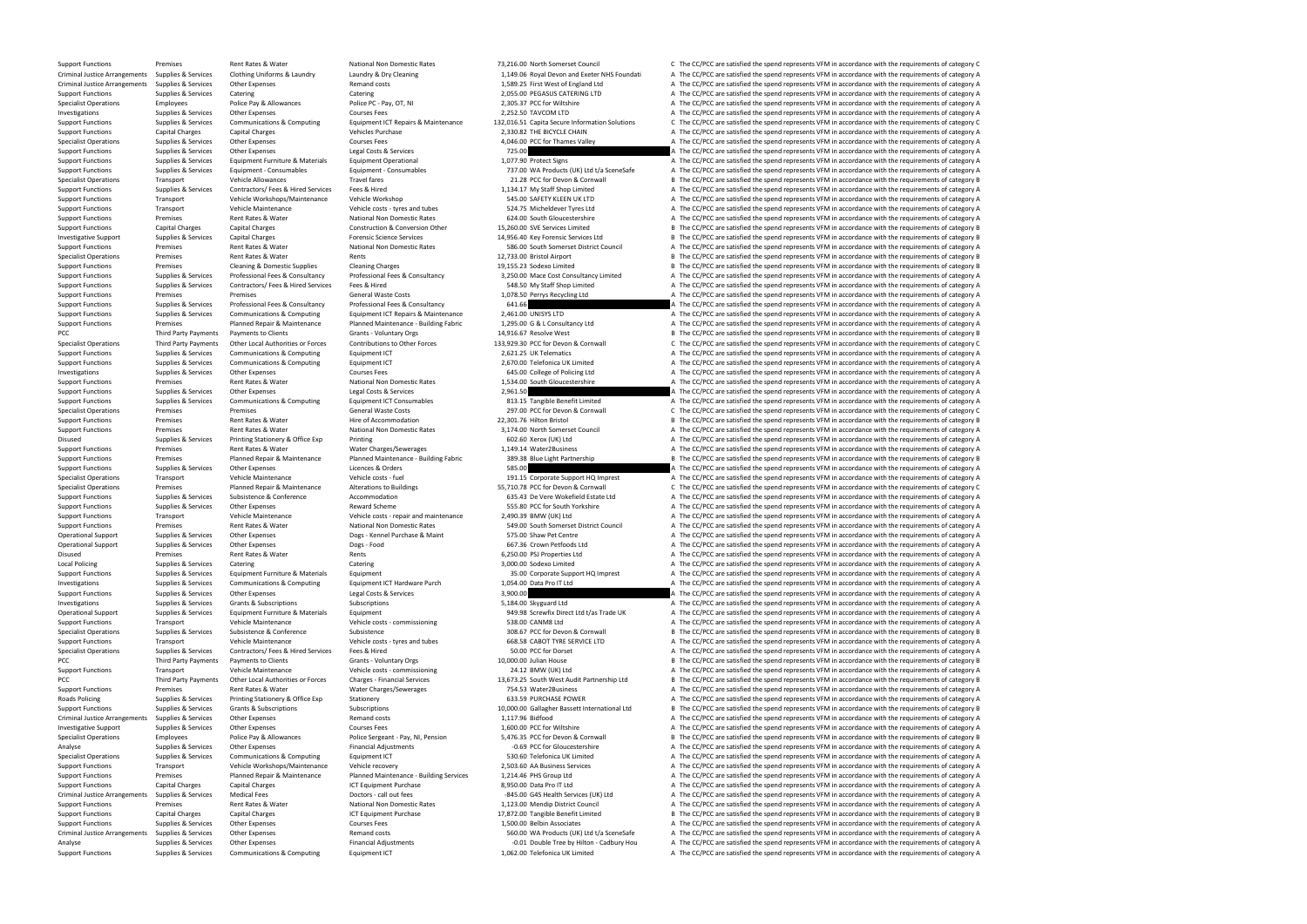Analyse Employees Police Staff Pay & Allowances Staffing Agency 4,061.83 Matrix SCM Ltd A The CC/PCC are satisfied the spend represents VFM in accordance with the requirements of category A

Analyse Transport Vehicle Allowances Travel fares Travel fares 2,756.25 Sodexo Limited A The CC/PCC are satisfied the spend represents VFM in accordance with the requirements of category A

Support Functions Transport Vehicle Maintenance Vehicle Costs - fuel 31,372.86 Arval UK Ltd B The CC/PCC are satisfied the spend represents VFM in accordance with the requirements of category B The CONDEC Arrabitations Sup Support Functions Supplies & Services Other Expenses Legal Costs & Services Legal Costs & Services Creations Costs are a media on the costs of category A The CC/PCC are satisfied the spend represents VFM in accordance with Criminal Justice Arrangements Transport Vehicle Hire Vehicle Hire Hired Vehicle Costs Hired Vehicle Costs and the COUNTY CARS A The CC/PCC are satisfied the spend represents VFM in accordance with the requirements of categ Support Functions Capital Charges Capital Charges Vehicles Purchase Vehicles Purchase 4,040.00 COUNTY CARS A The CC/PCC are satisfied the spend represents VFM in accordance with the requirements of category A The COUNTY CA Supplies & Services Other Expenses Legal Costs & Services 700.00 700.00 A The CC/PCC are satisfied the spend represents VFM in accordance with the requirements of category A Specialist Operations Employees Police Pay & Allowances Police PC - Pay, OT, NI, Pension 6,051.83 PCC for Gloucestershire A The CC/PCC are satisfied the spend represents VFM in accordance with the requirements of category Disused Supplies & Services Printing Stationery & Office Exp Printing Stationery & Office Exp Printing 3,461.64 Xerox (UK) Ltd A The CC/PCC are satisfied the spend represents VFM in accordance with the requirements of cate Support Functions Transport Support Vehicle Maintenance Vehicle costs - tyres and tubes 780.00 GOODYEAR TYRES UK LTD A The CC/PCC are satisfied the spend represents VFM in accordance with the requirements of category A Sup Support Functions Transport Maintenance Vehicle Maintenance Vehicle costs - tyres and tubes 28.60 Westerly Bridgwater A The CC/PCC are satisfied the spend represents VFM in accordance with the requirements of category A Th Support Functions Transport Vehicle Maintenance Vehicle costs - repair and maintenance 910.75 BMW (UK) Ltd A The CC/PCC are satisfied the spend represents VFM in accordance with the requirements of category A PCC Third Party Payments Payments to Clients Grants - Voluntary Orgs 21,244.34 Swan Advocacy Network B The CC/PCC are satisfied the spend represents VFM in accordance with the requirements of category B Analyse Supplies & Services Other Expenses Financial Adjustments Concepts 1td A The CC/PCC are satisfied the spend represents VFM in accordance with the requirements of category A Support Functions Transport Support Category A Vehicle Workshops/Maintenance Vehicle Workshop 570.66 SAFETY KLEEN UK LTD A The CC/PCC are satisfied the spend represents VFM in accordance with the requirements of category A Specialist Operations Transport Service Maintenance Vehicle costs - fuel Vehicle Costs - fuel 3,788.42 A The CC/PCC are satisfied the spend represents VFM in accordance with the requirements of category A Support Functions Support Functions Premises Rent Rates Rent Rates Rater National Non Domestic Rates 47,104.00 South Gloucestershire B The CC/PCC are satisfied the spend represents VFM in accordance with the requirements of category B Disus Disused Supplies & Services Printing Stationery & Office Exp Printing Printing 1,329.38 Xerox (UK) Ltd A The CC/PCC are satisfied the spend represents VFM in accordance with the requirements of category A Support Functions Transport Vehicle Maintenance Vehicle Costs - repair and maintenance 1,866.51 Westerly Bridgwater A The CC/PCC are satisfied the spend represents VFM in accordance with the requirements of category A The Support Functions Premises Rent Rates & Water Water Water Charges/Sewerages 1,008.10 Water2Business A The CC/PCC are satisfied the spend represents VFM in accordance with the requirements of category A Investigative Support Supplies & Services Other Expenses Courses Fees Courses Fees 795.00 GO Productions Limited A The CC/PCC are satisfied the spend represents VFM in accordance with the requirements of category A Support Functions Supplies & Services Contractors/ Fees & Hired Services Fees & Hired 924.17 My Staff Shop Limited A The CC/PCC are satisfied the spend represents VFM in accordance with the requirements of category A Support Functions Transport Vehicle Maintenance Vehicle costs - tyres and tubes 204.56 BMW (UK) Ltd A The CC/PCC are satisfied the spend represents VFM in accordance with the requirements of category A Support Functions Termises Premises Planned Repair & Maintenance Planned Maintenance - Building Services 2,195.00 SVE Services Limited A The CC/PCC are satisfied the spend represents VFM in accordance with the requirements Investigative Support Supplies & Services Subsistence & Conference Accommodation Accommodation 1,300.00 Alecto Forensic Services Ltd A The CC/PCC are satisfied the spend represents VFM in accordance with the requirements o Support Functions Capital Charges Capital Charges Capital Charges ICT Equipment Purchase ICT Equipment Purchase 4,090.00 Vodafone A The CC/PCC are satisfied the spend represents VFM in accordance with the requirements of c Laundry & Dry Cleaning equirements of category A 11256.95 Royal Devon and Exeter NHS Foundati A The CC/PCC are satisfied the spend represents VFM in accordance with the requirements of category A Police Sergeant - Pay, NI, Specialist Operations Supplyces Employees Police Pay & Allowances Police Sergeant - Pay, NI, Pension 5,525.47 PCC for Devon & Cornwall Burde By Definited the spend represents VFM in accordance with the requirements of cate Support Functions Supplies & Services Communications & Computing Telephone Calls 506.52 Onecom Limited A The CC/PCC are satisfied the spend represents VFM in accordance with the requirements of category A Support Functions Transport Vehicle Maintenance Vehicle costs - repair and maintenance 988.76 Troian A The CC/PCC are satisfied the spend represents VFM in accordance with the requirements of category A Analyse Supplies & Services Professional Fees & Consultancy Professional Fees & Consultancy Professional Fees & Consultancy A The COR.33 Resolve West A The CC/PCC are satisfied the spend represents VFM in accordance with t Investigative Support Supplies & Services Other Expenses Courses Fees Courses Fees 2,630.00 Best Evidence Technology Ltd A The CC/PCC are satisfied the spend represents VFM in accordance with the requirements of category A Support Functions Premises Planned Repair & Maintenance Planned Maintenance - Building Fabric 675.00 SVE Services Limited A The CC/PCC are satisfied the spend represents VFM in accordance with the requirements of category Support Functions Supplies & Services Printing Stationery & Office Exp Postage Postage Postage Postage 1,515.15 Quadient UK Limited A The CC/PCC are satisfied the spend represents VFM in accordance with the requirements of Support Functions Premises Premises Premises Premises Supplies & Services General Waste Costs General Waste Costs Court Application Fees Supplies A Service Costs Court Application Fees Supplies A Service Supplies A Service Investigations Supplies A The CC/PCC are satisfied the spend represents VFM in accordance with the requirements of category A The CC/PCC are satisfied the spend represents VFM in accordance with the requirements of categor Analyse Transport Vehicle Allowances Travel fares Travel fares 12,816.39 B The CC/PCC are satisfied the spend represents VFM in accordance with the requirements of category B Operational Support Supplies & Services Contractors/ Fees & Hired Services Fees & Hired 344.00 A The CC/PCC are satisfied the spend represents VFM in accordance with the requirements of category A Specialist Operations Employees Police Overtime Police PC - Overtime Police PC - Overtime 1,416.64 PCC for Wiltshire A The CC/PCC are satisfied the spend represents VFM in accordance with the requirements of category A Support Functions Premises Premises Planned Repair & Maintenance Planned Maintenance - Building Services 1,195.66 Jackson Lift Services Ltd A The CC/PCC are satisfied the spend represents VFM in accordance with the require Criminal Supplies & Services Other Expenses Maintenance of dogs/cats 721.42 A The CC/PCC are satisfied the spend represents VFM in accordance with the requirements of category A The CC/PCC are satisfied the spend represent Support Functions Capital Charges Capital Charges Vehicle Conversions Vehicle Conversions 6,198.80 UK Telematics A The CC/PCC are satisfied the spend represents VFM in accordance with the requirements of category A Support Premises Rent Rates & Water Hire of Accommodation Hire of Accommodation 2,194.32 Hilton Bristol A The CC/PCC are satisfied the spend represents VFM in accordance with the requirements of category A Investigative Support Supplies & Services Other Expenses Courses Fees Courses Fees 2,250.00 Control-F Ltd A The CC/PCC are satisfied the spend represents VFM in accordance with the requirements of category A The A The CC/P Analyse Supplies & Services Other Expenses Financial Adjustments Financial Adjustments -0.23 SOLON SECURITY LTD A The CC/PCC are satisfied the spend represents VFM in accordance with the requirements of category A Investigative Support Supplies & Services Capital Charges Forensic Science Services Capital Charges Forensic Science Services 1,254.58 Key Forensic Services Ltd A The CC/PCC are satisfied the spend represents VFM in accord Support Functions Capital Charges Capital Charges Vehicle Conversions Vehicle Conversions 4,609.63 RS Fleet Installations Ltd A The CC/PCC are satisfied the spend represents VFM in accordance with the requirements of categ Support Functions Premises Premises Rent Rates & Water Water Water Charges/Sewerages 9,816.61 Water2Business A The CC/PCC are satisfied the spend represents VFM in accordance with the requirements of category A Support Fun Support Functions Supplies & Services Communications & Computing Equipment ICT Software 197,842.40 Specialist Computer Centres Computer Centres Computer Centres Computer Centres Computer Centres Computer Centres Computer C Support Functions Premises Premises Rent Rates & Water Landlords Service Charge 1,014.50 SOUTH SOMERSET DISTRICT COUNCIL A The CC/PCC are satisfied the spend represents VFM in accordance with the requirements of category A Support Functions Premises Premises Anticons Rent Rates & Water Hire of Accommodation Hire of Accommodation 9,325.86 Hilton Bristol A The CC/PCC are satisfied the spend represents VFM in accordance with the requirements of Support Functions Premises Energy Costs Electricity Electricity Electricity 1,257.54 EDF ENERGY 1 LIMITED A The CC/PCC are satisfied the spend represents VFM in accordance with the requirements of category A Criminal Justice Arrangements Supplies & Services Other Expenses Maintenance of dogs/cats Maintenance of dogs/cats 1,602.36 A The CC/PCC are satisfied the spend represents VFM in accordance with the requirements of categor Roads Policing Supplies & Services Other Expenses Courses Fees Courses Fees 15,120.00 AI TRAINING SERVICES LTD B The CC/PCC are satisfied the spend represents VFM in accordance with the requirements of category B Support Functions Supplies & Services Contractors/ Fees & Hired Services Fees & Hired 631554 Duradiamond Healthcare Limited A The CC/PCC are satisfied the spend represents VEM in accordance with the requirements of categor Support Functions Transport Vehicle Maintenance Vehicle costs - tyres and tubes 988.00 GOODYEAR TYRES UK LTD A The CC/PCC are satisfied the spend represents VFM in accordance with the requirements of category A PCC Third Party Payments Payments to Clients Grants - Voluntary Orgs 86,297.14 Next Link C The CC/PCC are satisfied the spend represents VFM in accordance with the requirements of category C Criminal Justice Arrangements Supplies & Services Contractors/ Fees & Hired Services Fees & Hired - Accreditation 1,418.00 Pearson Education Ltd A The CC/PCC are satisfied the spend represents VFM in accordance with the re Support Functions Termises Premises Unplanned Repair & Maintenance Reactive Maintenance - Building Services 895.00 SVE Services Limited A The CC/PCC are satisfied the spend represents VFM in accordance with the requirement Support Functions Transport Vehicle Maintenance Vehicle costs - repair and maintenance 1,728.83 SJ Cook & Sons A The CC/PCC are satisfied the spend represents VFM in accordance with the requirements of category A Specialis Premises Cleaning & Domestic Supplies Cleaning Charges Cleaning Charges 1,572.70 Sodexo Limited B The CC/PCC are satisfied the spend represents VFM in accordance with the requirements of category B Support Functions Transport Vehicle Maintenance Vehicle costs - fuel 31,586.08 Arval UK Ltd B The CC/PCC are satisfied the spend represents VFM in accordance with the requirements of category B Support Functions Transport Vehicle Maintenance Vehicle costs - repair and maintenance 603.96 PCC for Gloucestershire A The CC/PCC are satisfied the spend represents VFM in accordance with the requirements of category A Specialist Operations Employees Police Overtime Police PC - Bank Holiday Police PC - Bank Holiday 701.30 PCC for Gloucestershire A The CC/PCC are satisfied the spend represents VFM in accordance with the requirements of ca Support Functions Supplies & Services Professional Fees & Consultancy Professional Fees & Consultancy Professional Fees & Consultancy Professional Fees & Consultancy 633.00 BEVAN BRITTAN LLP A The CC/PCC are satisfied the Transport Support Vehicle Maintenance Vehicle costs - fuel 29,981.52 Arval UK Ltd B The CC/PCC are satisfied the spend represents VFM in accordance with the requirements of category B Supplies & Services Communications & C Support Functions Supplies & Services Communications & Computing Equipment ICT Repairs & Maintenance 12,481.40 Badger Software Ltd B The CC/PCC are satisfied the spend represents VFM in accordance with the requirements of Analyse Supplies & Services Other Expenses Financial Adjustments -0.05 PCC for Wiltshire -0.05 PCC for Wiltshire -0.05 PCC for Wiltshire A The CC/PCC are satisfied the spend represents VFM in accordance with the requiremen Support Functions Capital Charges Capital Charges Capital Charges ICT Equipment Purchase ICT Equipment Purchase STO,323.00 Specialist Computer Centres C The CC/PCC are satisfied the spend represents VFM in accordance with Support Functions Supplies & Services Grants & Subscriptions Subscriptions Subscriptions Subscriptions 2,040.00 The BE Project A The CC/PCC are satisfied the spend represents VFM in accordance with the requirements of cate Support Functions Transport Vehicle Maintenance Vehicle costs - repair and maintenance 1,383.34 SJ Cook & Sons A The CC/PCC are satisfied the spend represents VFM in accordance with the requirements of category A Support Functions Premises Rent Rates & Water National Non Domestic Rates 1,160.00 North Somerset Council A The CC/PCC are satisfied the spend represents VFM in accordance with the requirements of category A Dealing with the Public Supplies & Services Equipment Furniture & Materials Equipment Repairs & Maintenance 1.234.00 Air Products PLC. A The CC/PCC are satisfied the spend represents VFM in accordance with the requirements Support Functions Transport Vehicle Maintenance Vehicle costs - repair and maintenance 1,529.68 SJ Cook & Sons A The CC/PCC are satisfied the spend represents VFM in accordance with the requirements of category A Support Functions Supplies & Services Subsistence Subsistence Subsistence Subsistence Subsistence Subsistence<br>Support Functions Supplies & Services Other Expenses Lear Fees 3rd Party and a a service and a service and the C Support Functions Supplies & Services Other Expenses Legal Fees 3rd Party and A 799.00 A The CC/PCC are satisfied the spend represents VFM in accordance with the requirements of category A Support Functions Capital Charges Support Functions Capital Charges Capital Charges Capital Charges Capital Charges Vehicle Societis Vehicle Conversions 84,767.00 Cleartone Telecoms Ltd C The CC/PCC are satisfied the spend represents VFM in accordance with Support Functions Transport Support Vehicle Maintenance Vehicle Costs - commissioning 3,454.87 RSG ENGINEERING LTD A The CC/PCC are satisfied the spend represents VFM in accordance with the requirements of category A That Analyse Employees Police Staff Pay & Allowances Staffing Agency 2,323.76 Matrix SCM Ltd A The CC/PCC are satisfied the spend represents VFM in accordance with the requirements of category A Support Functions Supplies & Services Other Expenses Legal Costs & Services 1997 Costs 2001 2013 3,604.17 A The CC/PCC are satisfied the spend represents VFM in accordance with the requirements of category A A The CAPCC ar Analyse Employees Police Staff Pay & Allowances Staffing Agency 3,364.68 Matrix SCM Ltd A The CC/PCC are satisfied the spend represents VFM in accordance with the requirements of category A Roads Policing Supplies & Services Clothing Uniforms & Laundry Clothing & Uniforms - Issues 1,420.38 Hideout Leather A The CC/PCC are satisfied the spend represents VFM in accordance with the requirements of category A Support Functions Premises Rent Rates & Water National Non Domestic Rates 1,846.00 Bath & North East Somerset A The CC/PCC are satisfied the spend represents VFM in accordance with the requirements of category A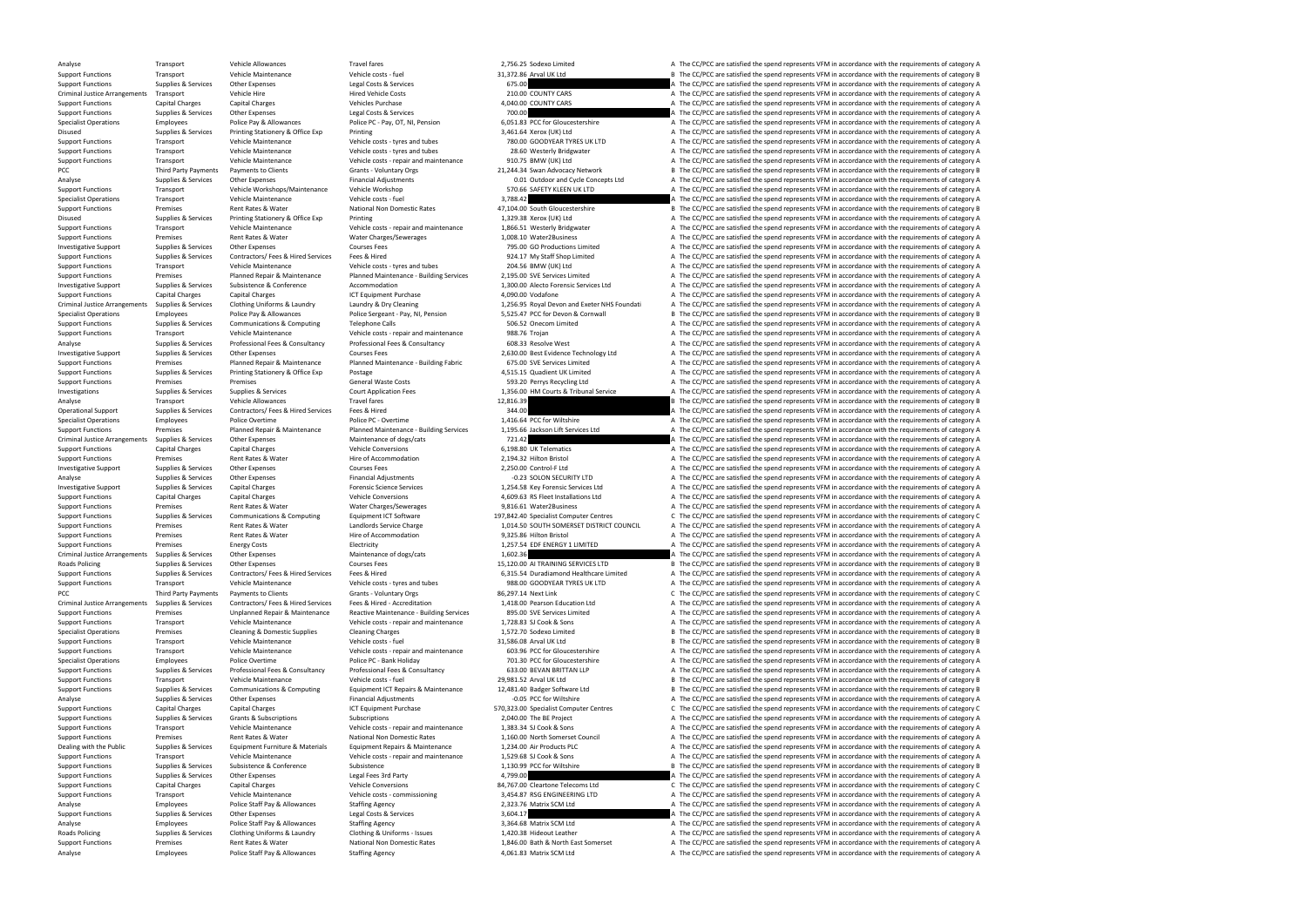Support Functions Supplies & Services Professional Fees & Consultancy Professional Fees & Consultancy Professional Fees & Consultancy Professional Fees & Consultancy Professional Fees & Consultancy 7,483.79 BEVAN BRITTAN L

Support Functions Premises Premises Rent Rates & Water National Non Domestic Rates 46,592.00 Bath & North East Somerset B The CC/PCC are satisfied the spend represents VFM in accordance with the requirements of category B PCC Third Party Payments Payments to Clients Grants - Voluntary Orgs 21,244.33 Swan Advocacy Network B The CC/PCC are satisfied the spend represents VFM in accordance with the requirements of category B Support Functions Supplies & Services Professional Fees & Consultancy Professional Fees & Consultancy Professional Fees & Consultancy Professional Fees & Consultancy 520.00 A The CC/PCC are satisfied the spend represents V Support Employees Support Employees and indirect Employee Expenses Refunds - Contributions Refunds - Contributions 1,531.55 A The CC/PCC are satisfied the spend represents VFM in accordance with the requirements of categor Specialist Operations Employees Police Pay & Allowances Police Supt - Pay, NI, Pension 9,273.01 PCC for Devon & Cornwall B The CC/PCC are satisfied the spend represents VFM in accordance with the requirements of category B Local Policing Third Party Payments Contribution Contribution Contribution Contribution Contribution Contribution Contribution Contribution Contribution 7,165.83 Rise Mutual CIC A The CC/PCC are satisfied the spend represe Specialist Operations Supplies & Services Contractors/ Fees & Hired Services Fees & Hired Services Fees & Hired 50.00 PCC for Devon & Cornwall B The CC/PCC are satisfied the spend represents VFM in accordance with the requ Support Functions Transport Vehicle Maintenance Vehicle Costs - tyres and tubes 616.12 MICHELIN TYRE PLC A The CC/PCC are satisfied the spend represents VFM in accordance with the requirements of category A Investigative S Investigative Support Supplies & Services Medical Fees Pathologists reports Pathologists reports 2,779.71 Dr R J Delaney A The CC/PCC are satisfied the spend represents VFM in accordance with the requirements of category A Analyse Transport Crass of Category B Travel fares Travel fares Travel fares 10,736.97 B The CC/PCC are satisfied the spend represents VFM in accordance with the requirements of category B S The CC/PCC are satisfied the sp Support Functions Transport Vehicle Maintenance Vehicle costs - repair and maintenance 2,562.42 SL Cook & Sons A The CC/PCC are satisfied the spend represents VFM in accordance with the requirements of category A Specialist Operations Premises Rent Rates & Water Landlords Service Charge 2,319.25 Workman LLP A The CC/PCC are satisfied the spend represents VFM in accordance with the requirements of category A Support Functions Supplies & Services Other Expenses Courses Fees Courses Fees 3,982.50 Bristol Maritime Ltd A The CC/PCC are satisfied the spend represents VFM in accordance with the requirements of category A Support Fun Supplies & Services Communications & Computing Equipment ICT Repairs & Maintenance 12,570.00 EBC Group (UK) Ltd Basistics Bureauty Ltd Basistics Bureautic Bureauty Ltd Basistics Bureauty Ltd Basistics Computing Computing S Support Functions Premises Premises Unplanned Repair & Maintenance Reactive Maintenance - Building Services 1,000.29 Sovereign Fire & Security Ltd A The CC/PCC are satisfied the spend represents VFM in accordance with the Investigative Support Supplies & Services Capital Charges Forensic Science Services Equiportes 21,835.70 Key Forensic Services Ltd B The CC/PCC are satisfied the spend represents VFM in accordance with the requirements of Support Functions Supplies & Services Equipment Furniture & Materials Equipment - Ammunition and A,761.60 Law Enforcement International Ltd A The CC/PCC are satisfied the spend represents VFM in accordance with the require Specialist Operations Employees Police Overtime Police PC - Overtime Police PC - Overtime 1,148.74 PCC for Gloucestershire A The CC/PCC are satisfied the spend represents VFM in accordance with the requirements of category Specialist Operations Supplies & Services Other Expenses Courses Fees Courses Fees 2,719.00 College of Policing Ltd A The CC/PCC are satisfied the spend represents VFM in accordance with the requirements of category A Dist Disused Supplies & Services Printing Stationery & Office Exp Printing Printing 144.80 Xerox (UK) Ltd A The CC/PCC are satisfied the spend represents VFM in accordance with the requirements of category A Specialist Operations Premises Rent Rates & Water Landlords Service Charge 2,319.25 Workman LLP A The CC/PCC are satisfied the spend represents VFM in accordance with the requirements of category A Specialist Operations Supplies & Services Catering Catering Catering Catering Catering Catering Catering Catering Catering Catering Catering Catering Catering Supplies Category A The CC/PCC are satisfied the spend represen Supplies & Services Other Expenses Vet Fees & Supplies Vet Fees & Supplies 700.90 A NICHOLS (COW MILLS) LTD A The CC/PCC are satisfied the spend represents VFM in accordance with the requirements of category A Supplies & S Support Functions Supplies & Services Equipment Furniture & Materials Equipment And Equipment Equipment Equipment A The CONSTURITE (UK) LTD A The CC/PCC are satisfied the spend represents VFM in accordance with the require B The CC/PCC are satisfied the spend represents VFM in accordance with the requirements of category B Support Functions Capital Charges Capital Charges Capital Charges ICT Equipment Purchase 1,318.75 Sonic Communications (INT) Ltd A The CC/PCC are satisfied the spend represents VFM in accordance with the requirements of ca Analyse Capital Financing External Interest Debt Charges - Interest Debt Charges - Interest 24,581.25 Public Works Loan Board B The CC/PCC are satisfied the spend represents VFM in accordance with the requirements of categ Support Functions Supplies & Services Communications & Communications & Communications & Communications & Communications and communications and communications of category A The CC/PCC are satisfied the spend represents VEM Support Functions Supplies & Services Faujoment Furniture & Materials Faujoment Operational 2.778.20 Safeguard Medical Technologies Ltd A The CC/PCC are satisfied the spend represents VFM in accordance with the requirement Analyse Supplies & Services Printing Stationery & Office Exp Printing Printing Printing Printing Printing Printing Printing Printing Printing Printing Supplies A The CC/PCC are satisfied the spend represents VFM in accorda Roads Policing Supplies & Services Printing Stationery & Office Exp Reprographics Reprographics 1,472.33 Artworks Solutions Ltd A The CC/PCC are satisfied the spend represents VFM in accordance with the requirements of cat Support Transport Vehicle Maintenance Vehicle costs - repair and maintenance 561.70 BRISTOL STREET MOTORS A The CC/PCC are satisfied the spend represents VFM in accordance with the requirements of category A The CC/PC are Support Functions Premises Energy Costs Gas Gas Gas Support Functions A The CC/PCC are satisfied the spend represents VFM in accordance with the requirements of category A Support Functions Supplies & Services Clothing Uni Supplies & Services Clothing Uniforms & Laundry Clothing & Uniforms - Issues 4,403.04 Level Peaks Associates Limited and The CC/PCC are satisfied the spend represents VFM in accordance with the requirements of category A T Support Functions Premises Unplanned Repair & Maintenance Responsive Maint - Ext Works 8,590.00 C & R FENCING LTD A The CC/PCC are satisfied the spend represents VFM in accordance with the requirements of category A Analyse Supplies & Services Printing Stationery & Office Exp Printing Printing 411.45 Xerox (UK) Ltd A The CC/PCC are satisfied the spend represents VFM in accordance with the requirements of category A Support Functions Transport Vehicle Maintenance Vehicle costs - repair and maintenance 759.20 BRISTOL STREET MOTORS A The CC/PCC are satisfied the spend represents VFM in accordance with the requirements of category A Specialist Operations Supplies & Services Communications & Computing Equipment ICT 578.20 Vodafone Corporate Limited A The CC/PCC are satisfied the spend represents VFM in accordance with the requirements of category A The Transport Vehicle Workshops/Maintenance Vehicle recovery 1,017.00 AA Business Services A The CC/PCC are satisfied the spend represents VFM in accordance with the requirements of category A Supplies & Services Cherce Servic Support Functions Supplies & Services Other Expenses Legal Costs & Services Legal Costs & Services 700.00 A The CC/PCC are satisfied the spend represents VFM in accordance with the requirements of category A Support Functions Supplies & Services Medical Fees Buread Medical Requisites Drugs & Medical Requisites Drugs & Medical Requisites 570.59 A The CC/PCC are satisfied the spend represents VFM in accordance with the requireme Support Functions Suppolies & Services Contractors/ Fees & Hired Services Fees & Hired 707.50 My Staff Shop Limited A The CC/PCC are satisfied the spend represents VFM in accordance with the requirements of category A Criminal Justice Arrangements Supplies & Services Other Expenses Maintenance of dogs/cats Maintenance of dogs/cats Maintenance of dogs/cats 717.83 A The CC/PCC are satisfied the spend represents VFM in accordance with the Specialist Operations Supplies & Services Equipment Furniture & Materials Equipment 19.99 Corporate Support HQ Imprest A The CC/PCC are satisfied the spend represents VFM in accordance with the requirements of category A Specialist Operations Supplies & Services Subsistence Subsistence Accommodation Accommodation Accommodation and the CONFERENT ACCOMMON CONFERENT AREA CONFERENT ATTE CONFERENT ATTE CONFERENT ATTE CONFERENT ATTE CONFERENT AT Analyse Supplies & Services Equipment Furniture & Materials Equipment Equipment Equipment Equipment Equipment Equipment Equipment and Maintenance - Building Services 2,050.67 PHS Group Ltd A The CC/PCC are satisfied the sp Supplies Americans Planned Repair & Maintenance Planned Maintenance - Building Services 2,050.67 PHS Group Ltd A The CC/PCC are satisfied the spend represents VFM in accordance with the requirements of category A Supplies Support Functions Supplies & Services Other Expenses Legal Fees 3rd Party 19.98 Screwfix Direct Ltd t/as Trade UK<br>Support Functions Supplies & Services Equipment Furniture & Materials Equipment Support Functions Support Fu Support Functions Supplies & Services Equipment Furniture & Materials Equipment Equipment Equipment Courses Fees 749.98 Screwfix Direct Ltd t/as Trade UK A The CC/PCC are satisfied the spend represents VFM in accordance wi Courses Fees **A The CC/PCC** are satisfied the spend represents VFM in accordance with the requirements of category A Support Functions Supplies & Services Professional Fees & Consultancy Professional Fees & Consultancy Professional Fees & Consultancy Professional Fees & Consultancy Professional Fees & Consultancy 862.50 Services Design S Specialist Operations Premises Rent Rates & Water Rents 7,410.00 Winkworth A The CC/PCC are satisfied the spend represents VFM in accordance with the requirements of category A Support Functions Supplies & Services Catering Catering Catering Catering Catering Catering Catering Catering Catering Catering Catering Catering Catering Catering Catering Catering Catering Catering Catering Category A Th Support Functions Premises Rent Rates & Water National Non Domestic Rates 27,904.00 Bristol City Council B The CC/PCC are satisfied the spend represents VFM in accordance with the requirements of category B Disused Transport Vehicle Hire Vehicle Hire Hired Vehicle Costs 690.00 COUNTY CARS A The CC/PCC are satisfied the spend represents VFM in accordance with the requirements of category A Support Functions Supplies & Services Grants & Subscriptions Subscriptions Subscriptions Subscriptions Subscriptions Subscriptions 9,000.00 LNRS Data Services Ltd A The CC/PCC are satisfied the spend represents VFM in acco Support Functions Supplies & Services Communications & Computing Equipment ICT Repairs & Maintenance 1,776.00 Vodafone A The CC/PCC are satisfied the spend represents VFM in accordance with the requirements of category A T Support Functions Supplies & Services Other Expenses Courses Fees Courses Fees Support Functions A The CC/PCC are satisfied the spend represents VFM in accordance with the requirements of category A Support Functions Premi Support Functions Premises Rent Rates Rent Rates Rater National Non Domestic Rates 1,060.00 Bath & North East Somerset A The CC/PCC are satisfied the spend represents VFM in accordance with the requirements of category A S Support Functions Third Party Payments Payments to Clients Grants - Voluntary Orgs Grants 18,750.00 bthechange CIC B The CC/PCC are satisfied the spend represents VFM in accordance with the requirements of category B Analyse Employees Police Staff Pay & Allowances Allowances Staffing Agency Staffing Agency and the STAT SCM Ltd A The CC/PCC are satisfied the spend represents VFM in accordance with the requirements of category A Support Support Functions Supplies & Services Communications & Computing Equipment ICT Repairs & Maintenance 3.954.00 Pomerov IT Solutions UK Limited A The CC/PCC are satisfied the spend represents VFM in accordance with the requi Support Functions Supplies & Services Communications & Computing Telephone Calls 506.52 Onecom Limited A The CC/PCC are satisfied the spend represents VFM in accordance with the requirements of category A Support Employees Support Employees and indirect Employee Expenses Refunds - Contributions and the Sand and the Sand and A The CC/PCC are satisfied the spend represents VFM in accordance with the requirements of category A Support Employees and indirect Employee Expenses Refunds - Contributions 747.64 A The CC/PCC are satisfied the spend represents VFM in accordance with the requirements of category A Support Functions Supplies & Services Equipment Furniture & Materials Equipment - Ammunition Equipment - Ammunition 581.00 HFM Pyrotechnics Ltd A The CC/PCC are satisfied the spend represents VFM in accordance with the req Support Functions Transport Vehicle Maintenance Vehicle Costs - repair and maintenance 1,726.50 SJ Cook & Sons A The CC/PCC are satisfied the spend represents VFM in accordance with the requirements of category A The CC/PC Support Functions Supplies & Services Contractors/ Fees & Hired Services Fees & Hired 502.07 My Staff Shop Limited A The CC/PCC are satisfied the spend represents VFM in accordance with the requirements of category A Support Functions Supplies & Services Equipment Furniture & Materials Equipment Build Build Build and the Satisfied of the CC/PCC are satisfied the spend represents VFM in accordance with the requirements of category A Analyse Supplies & Services Other Expenses Financial Adjustments 6 Financial Adjustments 0.01 THE BICYCLE CHAIN A The CC/PCC are satisfied the spend represents VFM in accordance with the requirements of category A Support Functions Supplies & Services Contractors/ Fees & Hired Services Fees & Hired 2,745.83 My Staff Shop Limited A The CC/PCC are satisfied the spend represents VFM in accordance with the requirements of category A Roads Policing Supplies & Services Subsistence & Conference Accommodation Accommodation 72.00 College of Policing Ltd A The CC/PCC are satisfied the spend represents VFM in accordance with the requirements of category A Su Support Functions Premises Premises Unplanned Repair & Maintenance Reactive Maintenance - Building Fabric 1,890.00 C & R FENCING LTD A The CC/PCC are satisfied the spend represents VFM in accordance with the requirements o Support Functions Supplies & Services Contractors/ Fees & Hired Services Fees & Hired Services Fees & Hired 765.83 My Staff Shop Limited A The CC/PCC are satisfied the spend represents VFM in accordance with the requiremen Support Functions Employees Police Staff Pay & Allowances Staffing Agency 2,587.50 Hays Specialist Recruitment Ltd A The CC/PCC are satisfied the spend represents VFM in accordance with the requirements of category A Investigative Support Supplies & Services Equipment - Consumables Equipment - Consumables Equipment - Consumables Equipment - Consumables B12.50 D.tec International Limited A The CC/PCC are satisfied the spend represents V Support Functions Supplies & Services Clothing Uniforms & Laundry Laundry & Dry Cleaning 199.61 Royal Devon and Exeter NHS Foundati A The CC/PCC are satisfied the spend represents VFM in accordance with the requirements of Support Functions Transport Vehicle Maintenance Vehicle costs - commissioning 1,875.00 RSG ENGINEERING LTD A The CC/PCC are satisfied the spend represents VFM in accordance with the requirements of category A Investigative Support Supplies & Services Capital Charges Capital Charges Forensic Science Services 2,780.05 Orchid Cellmark Ltd A The CC/PCC are satisfied the spend represents VFM in accordance with the requirements of ca Support Functions Premises Rent Rates & Water Landlords Service Charge 18,318.81 J H HASKINS & SON LTD B The CC/PCC are satisfied the spend represents VFM in accordance with the requirements of category B Support Functions Capital Charges Capital Charges Capital Charges 2,961.00 Data Pro IT Ltd A The CC/PCC are satisfied the spend represents VFM in accordance with the requirements of category A Support Functions Transport Transport Wehicle Maintenance Vehicle costs - repair and maintenance Vehicle costs - repair and maintenance 1.950.00 Sustainable Travel Solutions Ltd A The CC/PCC are satisfied the spend represe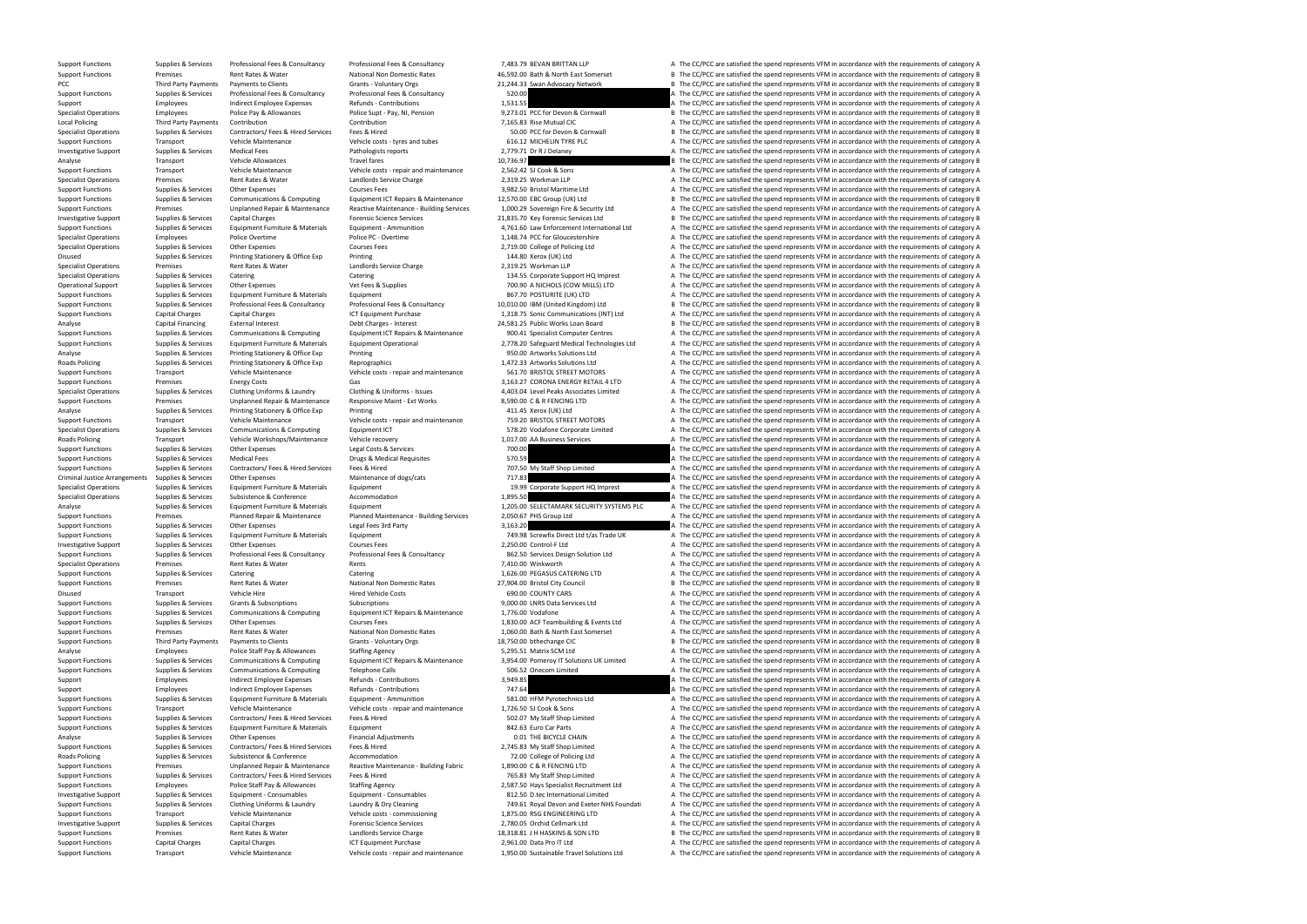Criminal Justice Arrangements Supplies & Services Other Expenses Remand costs Remand costs States of category A The CC/PCC are satisfied the spend represents VFM in accordance with the requirements of category A

Support Functions Premises Premises Premises Support Functions General Waste Costs General Waste Costs S27.00 SUEZ Recycling and Recovery UK Ltd A The CC/PCC are satisfied the spend represents VFM in accordance with the re Support Functions Capital Charges Capital Charges Capital Charges ICT Equipment Purchase 825.00 Capita Secure Information Solutions A The CC/PCC are satisfied the spend represents VFM in accordance with the requirements of Support Functions Premises Rent Rates & Water National Non Domestic Rates 1,497.00 Bristol City Council A The CC/PCC are satisfied the spend represents VFM in accordance with the requirements of category A Investigative Support Supplies & Services Capital Charges Forensic Science Services 1,800.00 Key Forensic Services 1,800.00 Key Forensic Services Ltd A The CC/PCC are satisfied the spend represents VFM in accordance with t Support Functions Transport Vehicle Maintenance Vehicle costs - tyres and tubes 690.00 GOODYEAR TYRES UK LTD A The CC/PCC are satisfied the spend represents VFM in accordance with the requirements of category A Support Functions Transport Vehicle Maintenance Vehicle costs - fuel 7.186.20 Certas Energy UK Ltd A The CC/PCC are satisfied the spend represents VFM in accordance with the requirements of category A Support Functions Termises Premises Unplanned Repair & Maintenance Responsive Maint - Internal Wall or Door 522.62 Avon County Blinds A The CC/PCC are satisfied the spend represents VFM in accordance with the requirements Analyse Supplies & Services Other Expenses Supplies Services Other Expenses Financial Adjustments Adjustments 10.000.00 North Somerset Council B The CC/PCC are satisfied the spend represents VFM in accordance with the requ Investigations Third Party Payments Other Local Authorities or Forces Agency Payments - OLAs 10,000.00 North Somerset Council Bay and the CC/PCC are satisfied the spend represents VFM in accordance with the requirements of Analyse Supplies & Services Other Expenses Financial Adjustments 0.50 RAMAR analyse A The CC/PCC are satisfied the spend represents VFM in accordance with the requirements of category A Services police Pay & Allowances Sta Employees Police Pay & Allowances Standby Payments Standby Payments 360.00 PCC for Gloucestershire A The CC/PCC are satisfied the spend represents VFM in accordance with the requirements of category A Support Functions Capital Charges Capital Charges Capital Charges ICT Equipment Purchase ICT Equipment Purchase 125,000.00 Airwave Solutions LTD C The CC/PCC are satisfied the spend represents VFM in accordance with the re Support Functions Premises Energy Costs Electricity Electricity Electricity B81.38 EDF ENERGY 1 LIMITED A The CC/PCC are satisfied the spend represents VFM in accordance with the requirements of category A Support Functions Premises Rent Rates & Water Water WaterCharges/Sewerages 1,791.83 Water2Business A The CC/PCC are satisfied the spend represents VFM in accordance with the requirements of category A Support Functions Premises Rent Rates And Rates Rent Rates National Non Domestic Rates 1,185.00 Bath & North East Somerset A The CC/PCC are satisfied the spend represents VFM in accordance with the requirements of category Support Functions Supplies & Services Equipment Furniture & Materials Equipment Equipment Equipment Equipment Equipment Functions and the CO/PC are satisfied the spend represents VFM in accordance with the requirements of Analyse Supplies & Services Other Expenses Cover Financial Adjustments Financial Adjustments -0.33 Screwfix Direct Ltd t/as Trade UK A The CC/PCC are satisfied the spend represents VFM in accordance with the requirements o Support Functions Premises Premises Rent Rates Rater National Non Domestic Rates 19,712.00 North Somerset Council B The CC/PCC are satisfied the spend represents VFM in accordance with the requirements of category B Suppor Support Functions Capital Charges Capital Charges Capital Charges ICT Equipment Purchase ICT Equipment Purchase 588.69 Data Pro IT Ltd A The CC/PCC are satisfied the spend represents VFM in accordance with the requirements Investigative Support Supplies & Services Capital Charges Capital Charges Forensic Science Services Forensic Science Services 630.00 Systems Technology Consultants Ltd A The CC/PCC are satisfied the spend represents VFM in Analyse Supplies & Services Other Expenses Financial Adjustments 0.02 B The CC/PCC are satisfied the spend represents VFM in accordance with the requirements of category B PCC Supplies & Services Other Expenses External Audit Fee 10,927.00 GRANT THORNTON UK LLP B The CC/PCC are satisfied the spend represents VFM in accordance with the requirements of category B Analyse Supplies & Services Other Expenses Financial Adjustments Financial Adjustments 20,000.00 Corporate Support HQ Imprest B The CC/PCC are satisfied the spend represents VFM in accordance with the requirements of categ Specialist Operations Employees Employees Police Pay & Allowances Police PC - Pay, NI, Pension, HA 19,644.81 PCC for Devon & Cornwall Bank CO/PCC are satisfied the spend represents VFM in accordance with the requirements o Support Functions Supplies & Services Other Expenses Legal Costs & Services 2,062.51 A The CC/PCC are satisfied the spend represents VFM in accordance with the requirements of category A Service Support Functions and the r Transport Vehicle Maintenance Vehicle costs - fuel 10.00 PCC for Gloucestershire A The CC/PCC are satisfied the spend represents VFM in accordance with the requirements of category A Support Functions Supplies & Services Other Expenses Legal Fees 3rd Party 1,500.00 Tegal Fees 2rd Party 1,500.00 A The CC/PCC are satisfied the spend represents VFM in accordance with the requirements of category A The Cri Investigative Support Supplies & Services Equipment Furniture & Materials Equipment Equipment 579.69 Kardex Systems (UK) Ltd A The CC/PCC are satisfied the spend represents VFM in accordance with the requirements of catego Support Functions Supplies & Services Other Expenses Courses Fees 4,960.00 Red Earth Consultancy A The CC/PCC are satisfied the spend represents VFM in accordance with the requirements of category A Specialist Operations Supplies & Services Other Expenses Licences & Orders Corders Corders 657.12 Experian Ltd A The CC/PCC are satisfied the spend represents VFM in accordance with the requirements of category A Criminal Justice Arrangements Supplies & Services Printing Stationery & Office Exp Printing 174.00 Xerox (UK) Ltd A The CC/PCC are satisfied the spend represents VFM in accordance with the requirements of category A Criminal Justice Arrangements Supplies & Services Communications & Computing Equipment ICT 10,751.30 NHS NEL CSU B The CC/PCC are satisfied the spend represents VFM in accordance with the requirements of category B Special Specialist Operations Supplies & Services Equipment Furniture & Materials Equipment Equipment Equipment Equipment Equipment Equipment and Equipment 1,053.75 Sonic Communications (INT) Ltd A The CC/PCC are satisfied the spe Specialist Operations Specialist Operations Premises Premises Energy Costs Electricity Electricity 1,500.00 Bristol Airport A The CC/PCC are satisfied the spend represents VFM in accordance with the requirements of categor Investigative Support Supplies & Services Capital Charges Capital Charges Forensic Science Services Forensic Science Services 3,300.05 Orchid Cellmark Ltd A The CC/PCC are satisfied the spend represents VFM in accordance w Support Functions Transport Vehicle Maintenance Vehicle costs - commissioning 3,150.00 Vantage VC Ltd A The CC/PCC are satisfied the spend represents VFM in accordance with the requirements of category A Support Functions Premises Rent Rates & Water Rents Rents Rents Rent Rents 17,500.00 J H HASKINS & SON LTD B The CC/PCC are satisfied the spend represents VFM in accordance with the requirements of category B Specialist Operations Supplies & Services Equipment Furniture & Materials Equipment Equipment 750.00 Sepura Ltd A The CC/PCC are satisfied the spend represents VFM in accordance with the requirements of category A Support Functions Transport Vehicle Allowances Cycle costs Cycle costs 746.59 Madison A The CC/PCC are satisfied the spend represents VFM in accordance with the requirements of category A Support Functions Premises Rent Ra Premises Rent Rates & Water Mational Non Domestic Rates 7,219.00 Bristol City Council A The CC/PCC are satisfied the spend represents VFM in accordance with the requirements of category A Transport Vehicle National Non Dom Support Functions Transport Vehicle Maintenance Vehicle costs - tyres and tubes 509.25 CABOT TYRE SERVICE LTD A The CC/PCC are satisfied the spend represents VFM in accordance with the requirements of category A Support Fu Supplies & Services Other Expenses Support Functions Fees 1,200.00 Ford Motor Company Limited A The CC/PCC are satisfied the spend represents VFM in accordance with the requirements of category A Disused Premises Rent Rates & Water Rents 7,000.00 Somerset West and Taunton Council A The CC/PCC are satisfied the spend represents VFM in accordance with the requirements of category A Criminal Justice Arrangements Supplies & Services Medical Fees Medical Fees Doctors - call out fees Doctors - call out fees 1,415.00 G4S Health Services (UK) Ltd A The CC/PCC are satisfied the spend represents VFM in accor Analyse Supplies & Services Other Expenses Financial Adjustments -0.01 Kevin Parker Horseboxes Ltd C The CC/PCC are satisfied the spend represents VFM in accordance with the requirements of category C Investigative Supplie Investigative Support Supplies & Services Capital Charges Forensic Science Services 3,763.26 SOCOTEC UK Ltd A The CC/PCC are satisfied the spend represents VFM in accordance with the requirements of category A Support Functions Transport Vehicle Maintenance Vehicle costs - repair and maintenance 1,413.19 BMW (UK) Ltd A The CC/PCC are satisfied the spend represents VFM in accordance with the requirements of category A Support Fun Support Functions Supplies & Services Contractors/ Fees & Hired Services Fees & Hired Services Fees & Hired 2,412.49 My Staff Shop Limited A The CC/PCC are satisfied the spend represents VFM in accordance with the requirem Support Functions Supplies & Services Communications & Computing Equipment ICT Repairs & Maintenance 111,837.70 Capita Secure Information Solutions C The CC/PCC are satisfied the spend represents VFM in accordance with the Support Functions Supplies & Services Capital Charges Support Forensic Science Services Forensic Science Services 809.02 Orchid Cellmark Ltd A The CC/PCC are satisfied the spend represents VFM in accordance with the requir Investigative Support Supplies & Services Other Expenses Courses Fees Courses Fees 3,600.00 Alecto Forensic Services Ltd A The CC/PCC are satisfied the spend represents VFM in accordance with the requirements of category A Specialist Operations Employees Police Pay & Allowances Police Supt - Pay, NI, Pension 9,273.01 PCC for Devon & Cornwall B The CC/PCC are satisfied the spend represents VFM in accordance with the requirements of category B Support Functions Transport Vehicle Maintenance Vehicle costs - repair and maintenance 514.84 Westerly Bridgwater A The CC/PCC are satisfied the spend represents VFM in accordance with the requirements of category A Operational Support Supplies & Services Other Expenses Dogs - Kennel Purchase & Maint 2,569.50 The Pet Studio A The CC/PCC are satisfied the spend represents VFM in accordance with the requirements of category A Support Fu Support Functions Supplies & Services Communications & Computing Equipment ICT Software 3,950.00 TMI Systems Ltd A The CC/PCC are satisfied the spend represents VFM in accordance with the requirements of category A The CON Professional Fees & Consultancy 1,825.00 Xerox (UK) Ltd 6 A The CC/PCC are satisfied the spend represents VFM in accordance with the requirements of category A Support Functions Supplies & Services Clothing Uniforms & Laundry Clothing & Uniforms - non-stock 1,000.00 MONSOON MARKETING LTD A The CC/PCC are satisfied the spend represents VFM in accordance with the requirements of ca Support Functions Transport Vehicle Maintenance Vehicle costs - fuel 31,067.46 Arval UK Ltd B The CC/PCC are satisfied the spend represents VFM in accordance with the requirements of category B Local Policing Supplies & Services Equipment Furniture & Materials Equipment Equipment Equipment Equipment Equipment Equipment Equipment Equipment Supplies Equipment Supplies Equipment Supplies Equipment Supplies A The CC/ Premises Premises And Premises Rent Rates Rent Rates National Non Domestic Rates 1,210.00 North Somerset Council A The CC/PCC are satisfied the spend represents VFM in accordance with the requirements of category A Supplie Roads Policing Supplies & Services Equipment Furniture & Materials Equip Rental/Lease Admin 944.63 BOC Limited A The CC/PCC are satisfied the spend represents VFM in accordance with the requirements of category A Support Functions Supplies & Services Contractors/ Fees & Hired Services Fees & Hired 1,666.66 My Staff Shop Limited A The CC/PCC are satisfied the spend represents VFM in accordance with the requirements of category A Support Functions Capital Charges Capital Charges Capital Charges ICT Equipment Purchase 600.34 Specialist Computer Centres A The CC/PCC are satisfied the spend represents VFM in accordance with the requirements of categor Support Functions Supplies & Services Supplies & Services Supplies & Services Court Application Fees Court Application Fees 2,260.00 2,260.00 A The CC/PCC are satisfied the spend represents VFM in accordance with the requi Functions Premises Rent Rates & Water Mational Non Domestic Rates 13,952.00 South Gloucestershire B The CC/PCC are satisfied the spend represents VFM in accordance with the requirements of category B Transport Vehicle Main Support Functions Transport Vehicle Maintenance Vehicle Costs - repair and maintenance 521.45 BRISTOL STREET MOTORS A The CC/PCC are satisfied the spend represents VFM in accordance with the requirements of category A Supp Transport Vehicle Maintenance Vehicle costs - repair and maintenance 774.31 Westerly Bridgwater A The CC/PCC are satisfied the spend represents VFM in accordance with the requirements of category A Specialist Operations Transport Vehicle Allowances Vehicle mileage allowance Vehicle mileage allowance Vehicle mileage allowance a The CC/PCC are satisfied the spend represents VFM in accordance with the requirements of ca Support Functions Supplies & Services Other Expenses Legal Costs & Services 1,080.00 A The CC/PCC are satisfied the spend represents VFM in accordance with the requirements of category A Support Functions Supplies & Services Equipment Furniture & Materials Equipment Operational 592.28 SP Services (UK) Ltd A The CC/PCC are satisfied the spend represents VFM in accordance with the requirements of category A Support Functions Premises Rent Rates & Water National Non Domestic Rates 1,742.00 North Somerset Council A The CC/PCC are satisfied the spend represents VFM in accordance with the requirements of category A Specialist Operations Supplies & Services Communications & Computing Equipment ICT 832.50 CLIFTON CAMERAS LTD A The CC/PCC are satisfied the spend represents VFM in accordance with the requirements of category A Support Functions Supplies & Services Other Expenses Legal Fees 3rd Party 10,709.50 B The CC/PCC are satisfied the spend represents VFM in accordance with the requirements of category B Specialist Operations Supplies & Services Equipment Furniture & Materials Equipment A The Supplies A The CC/PCC are satisfied the spend represents VFM in accordance with the requirements of category A The Supplies & Suppli Investigative Support Support Supplies & Services Equipment Furniture & Materials Equipment Repairs & Maintenance 5,721.28 Bruker UK Limited BThe CC/PCC are satisfied the spend represents VFM in accordance with the require Planned Repair & Maintenance Maintenance - Building Services 3,171.00 Avon Armour Limited A The CC/PCC are satisfied the spend represents VFM in accordance with the requirements of category A Support Functions Supplies & Services Professional Fees & Consultancy Professional Fees & Consultancy Professional Fees & Consultancy Professional Fees & Consultancy 2,400.00 JML Software Solutions Ltd A The CC/PCC are sat Investigations Third Party Payments Other Local Authorities or Forces Agency Payments - OLAS 10,000.00 SOMERSET COUNTY COUNCIL BE The CC/PCC are satisfied the spend represents VFM in accordance with the requirements of cat Specialist Operations Employees Police Overtime Police Overtime Police Sergeant - OT, Rest Day 2,628.80 PCC for Devon & Cornwall A The CC/PCC are satisfied the spend represents VFM in accordance with the requirements of ca Support Functions Support Functions Premises Premises Unplanned Repair & Maintenance Reactive Maintenance - Building Services 754.00 Commercial Transfer Limited A The CC/PCC are satisfied the spend represents VFM in accord Planned Repair & Maintenance Maintenance - Building Fabric 12,501.00 TEMPLESTOCK LIMITED B The CC/PCC are satisfied the spend represents VFM in accordance with the requirements of category B<br>Transport Vehicle Maintenance V Support Functions Transport Vehicle Maintenance Vehicle costs - tyres and tubes 2,312.00 GOODYEAR TYRES UK LTD A The CC/PCC are satisfied the spend represents VFM in accordance with the requirements of category A